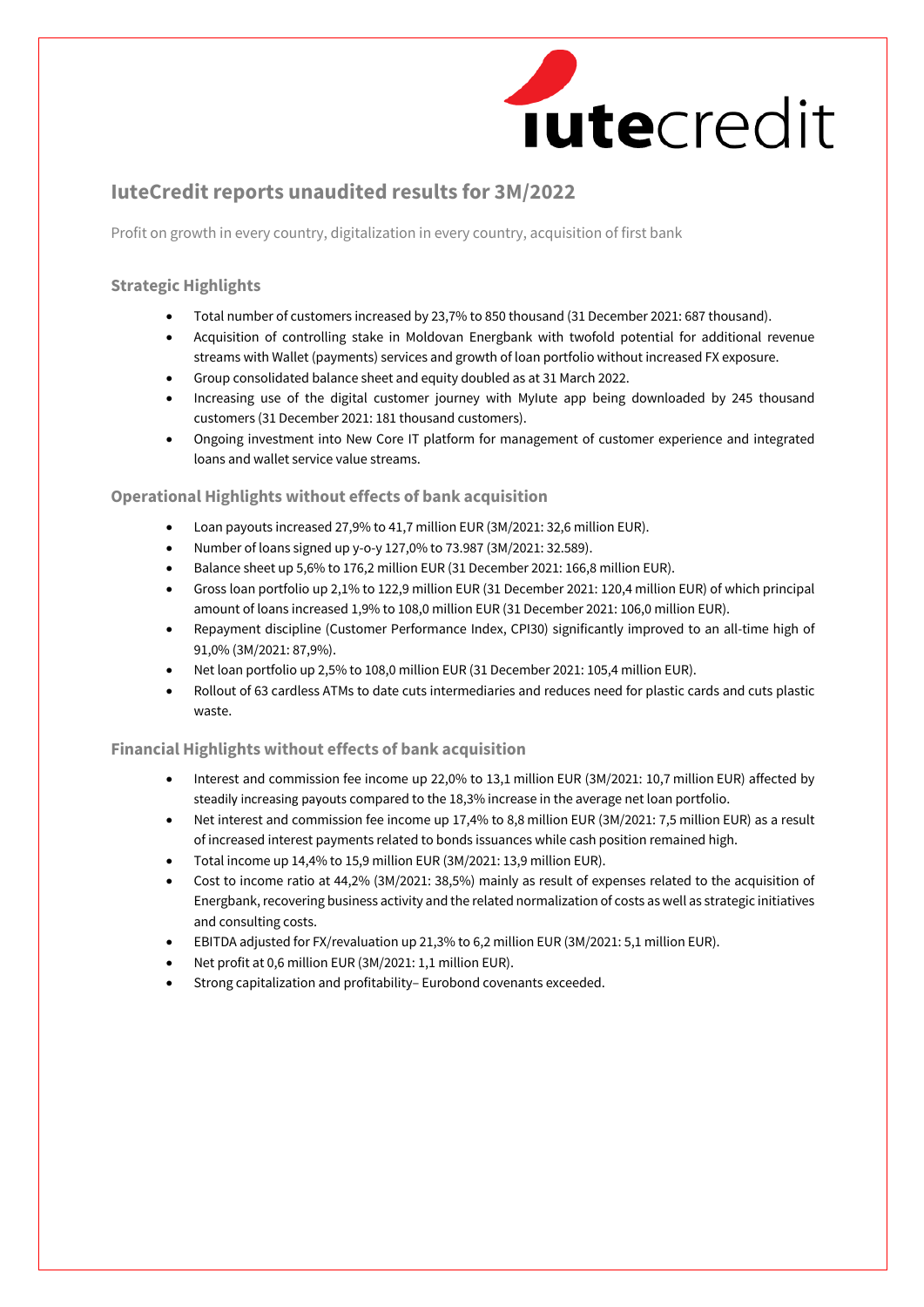#### **Statement of the Management**

During my tenure with luteGroup since 2008, some quarters have stood out for their groundbreaking change. Among those special quarters, Q1 2022 ranks even more prominently.

After joint efforts over the past three years, we acquired the first bank for the Group. The strategic acquisition of Moldovan Energbank opens a twofold potential of additional service streams for our retail customers and as a result revenue streams for IuteGroup. In doing so, we will evolve from a single service provider to multiple services provider that creates an extraordinary experience for our customers. In addition to the long-term value generation, the acquisition also has immediate rewards for IuteGroup. The consolidated balance sheet doubled to 300 million EUR and equity increased to 50 million EUR. Now, within the next two quarters, we intend at the bank to reshape corporate governance, set up internal communication lines and align organizations and business metricswith IuteGroup principles. Reshapingthe service processes for our customers will naturally take a little bit longer until 2023. The true benefits of the bank for our customers and the subsequent returns from our customers to our income statement should become visible in the course of 2023.

At the same time, the digitalization of IuteGroup for even more powerful services and the monetization of data continues. Here, the number of MyIute app users had reached 245 thousand. In addition, IuteGroup is currently in the transition phase to a nextgeneration IT system that enables much better data management and conversion of data back into business. We can already see the benefits of the new core system by comparing the operational efficiencies of new users with Iute companies still using the previous generation system.

By contrast, we felt the fresh headwinds in Q1 of the current financial year 2022. With a stiff breeze, inflation made itself felt throughout Europe, making the daily basket of goods more expensive for our customers and leaving less flexibility for loan repayments. Increased energy and food prices are indeed constraining demand for new loans. Thus, we are more than satisfied that the quality of our customers is reflected in an all-time high CPI level through their loan repayment discipline, but we also have to note that our customers tend to be more conservative in assuming new liabilities. On the bottom line, new loan sales were not as strong as expected. The net loan portfolio only grew by 4 million EUR in Q1 (excluding the growth resulting from the acquisition of Energbank).

The Russian invasion and the war in Ukraine also had an adverse effect. Customer confidence in Moldova is limited and so their borrowing was more limited. In consequence, Albania has surpassed Moldova as of March 2022 as our largest consumer finance market in terms of its loan portfolio and revenue. IuteGroup and its employees have expressed their support for Ukraine as early as 26 February through direct monetary donations to the Ukrainian Government and by team volunteers helping war refugees.

In summary, we are confident of achieving profitable growth again this year. We look forward to a strong 2022 and beyond. Our goal is to continue increasing our customer pool, expanding service value streams, continuing digitalization and our acquisition policy and eventually reach the 2022 revenue target of more than 75 million EUR with 300,000 performing customers. The initial annual net profit target has been already exceeded, therefore the new net profit benchmark is 16 million EUR.

Tarmo Sild CEO of IuteCredit Group

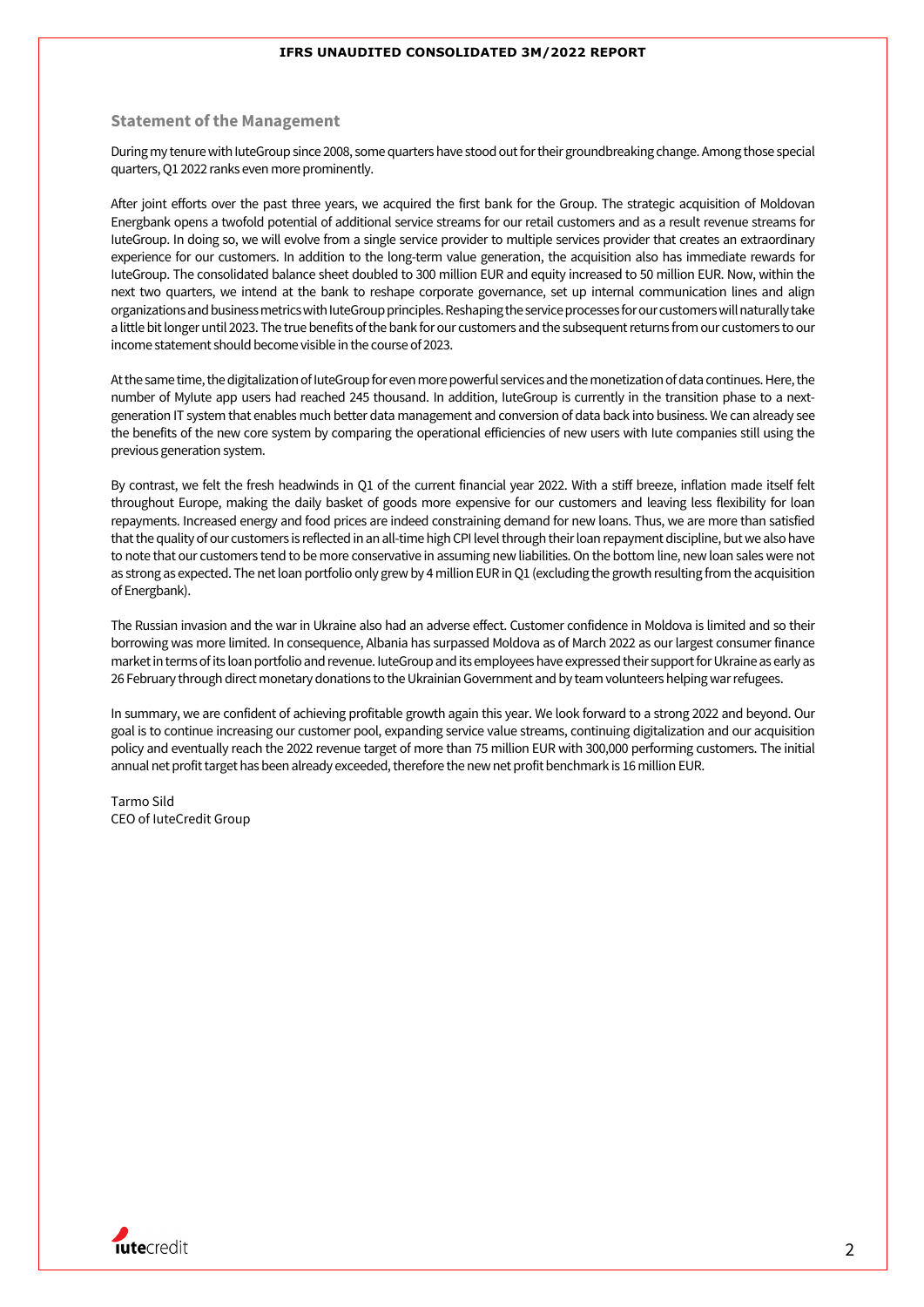# **Consolidated key financial figures**

|                                         | 31 Mar 2022 | 31 Dec 2021 | $\Delta$ in %        |
|-----------------------------------------|-------------|-------------|----------------------|
| Capitalization                          |             |             |                      |
| Gross loan portfolio (in thousand EUR)  | 172.672     | 120.365     | 43,5%                |
| <b>IuteCredit Europe</b>                | 122.867     | 120.365     | 30,0%                |
| Energbank                               | 49.805      | 0           | n/a                  |
| Net loan portfolio (in thousand EUR)    | 155.457     | 105.372     | 47,5%                |
| <b>IuteCredit Europe</b>                | 108.439     | 105.372     | 34,2%                |
| Energbank                               | 47.018      | 0           | n/a                  |
| Assets (in thousand EUR)                | 298.174     | 166.786     | 78,8%                |
| Equity (in thousand EUR                 | 50.016      | 25.585      | 95,5%                |
| Equity to assets ratio                  | 16,8%       | 15,3%       | 1,4%                 |
| Capitalization ratio                    | 32,2%       | 24,3%       | 7,9%                 |
|                                         |             |             |                      |
|                                         | 3M/2022     | 3M/2021     | $\Delta$ in %        |
| <b>Profitability</b>                    |             |             |                      |
| Interest income                         | 15.679      | 10.705      | 46,5%                |
| <b>luteCredit Europe</b>                | 13.058      | 10.705      | 68,64%               |
| Energbank                               | 2.621       | 0           | n/a                  |
| Net interest margin                     | 9,4%        | 10,0%       | $-0,6%$              |
| <b>IuteCredit Europe</b>                | 9,3%        | 10,0%       | $-0,7%$              |
| Cost to income ratio                    | 45,2%       | 38,5%       | 6,7%                 |
| <b>IuteCredit Europe</b>                | 44,2%       | 38,5%       | 5,6%                 |
| Energbank                               | 58,2%       | n/a         | $\left[\cdot\right]$ |
| Post-allowances operating profit margin | 7,1%        | 7,0%        | 0,0%                 |
| <b>IuteCredit Europe</b>                | 7,4%        | 7,0%        | 0,4%                 |
| <b>EBITDA</b>                           | 7.530       | 5.094       | 47,8%                |
| <b>IuteCredit Europe</b>                | 6.177       | 5.094       | 21,3%                |
| Energbank                               | 1.353       | 0           | n/a                  |
| Interest coverage ratio                 | 1,78        | 1,6         | 9,6%                 |
| Profit margin before tax                | 78,9%       | 10,2%       | 670,7%               |
| Net profit                              | 12.183      | 1.069       | 1039,4%              |
| Return on assets                        | 5,2%        | 0,9%        | 4,3%                 |
| Return on equity                        | 32,2%       | 4,9%        | 27,3%                |
|                                         |             |             |                      |
|                                         | 31 Mar 2022 | 31 Dec 2021 | $\Delta$ in %        |
| <b>Asset quality</b>                    |             |             |                      |
| Cost of risk                            | 10,8%       | 15,2%       | $-4,4%$              |
| <b>IuteCredit Europe</b>                | 3,4%        | 4,3%        | $-0,9%$              |
| Energbank                               | 0,3%        | 0           | n/a                  |
| Impairment coverage ratio               | 63,6%       | 69,0%       | $-5,4%$              |
| <b>IuteCredit Europe</b>                | 65,9%       | 70,5%       | $-4,6%$              |
| Energbank                               | 51,1%       | 0           | n/a                  |
| Gross NPL ratio                         | 15,7%       | 18,1%       | $-2,4%$              |
| <b>IuteCredit Europe</b>                | 17,6%       | 20,6%       | $-3,0%$              |
| Energbank                               | 11,0%       | 0           | n/a                  |
| Net NPL ratio                           | 9,7%        | 11,3%       | $-1,5%$              |
| <b>IuteCredit Europe</b>                | 11,2%       | 13,1%       | $-1,9%$              |
| Energbank                               | 6,4%        | 0           | n/a                  |

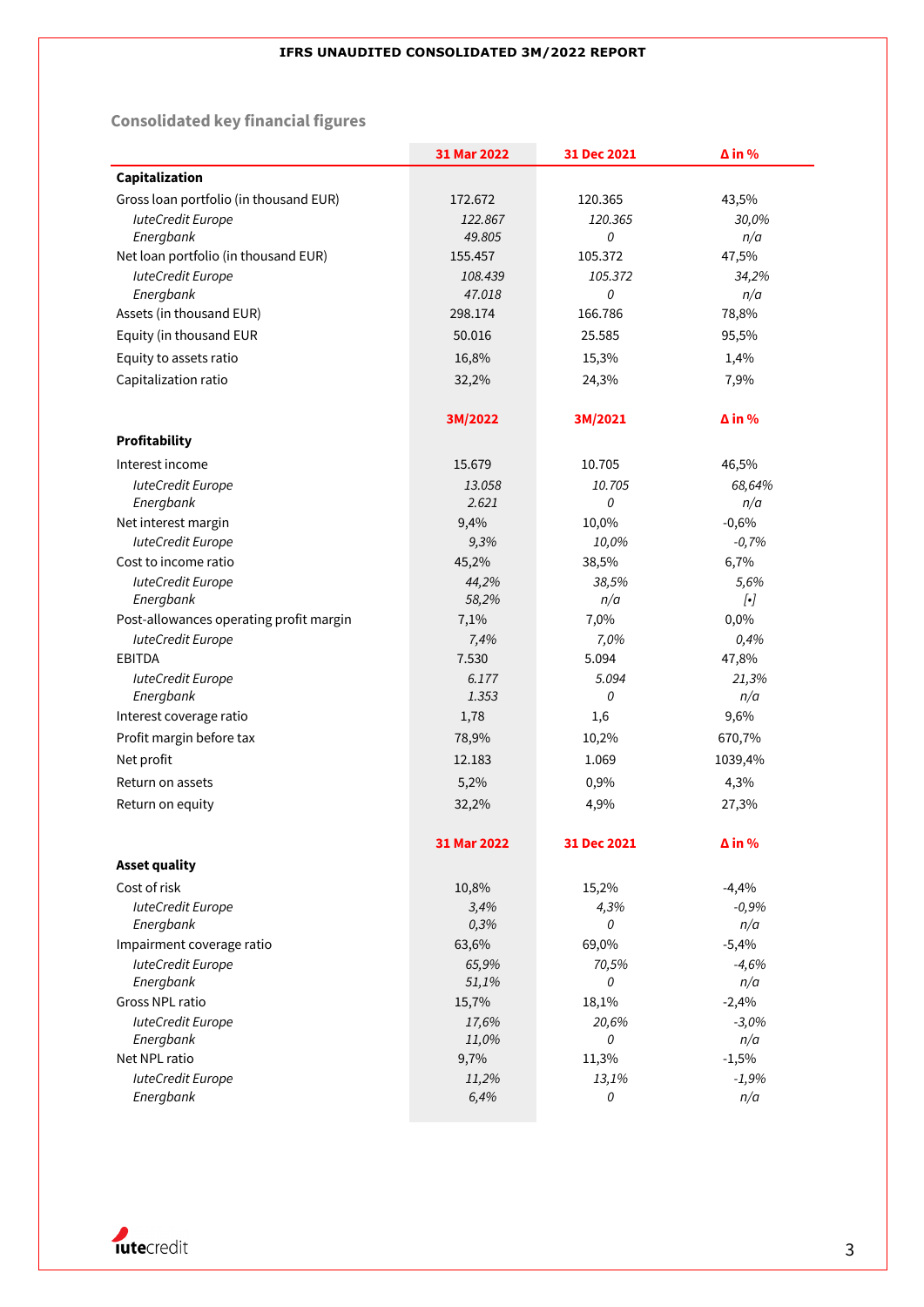#### **Contact:**

IuteCredit Kristel Kurvits, Group Chief Financial Officer (CFO) Email: investor@iutecredit.com Phone: +372 622 9177

#### **About IuteCredit Group:**

IuteCredit Group – established in 2008 – is a leading European fintech company. The Group is specialized in consumer finance and payment services via its 100% subsidiaries. Iute serves customers currently in Moldova, Albania, North Macedonia, Bulgaria as well as Bosnia and Herzegovina under "MyIute" and "IuteCredit" brands, while it is expanding its services, geographies and brands ecosystem.

The Group's core loan products are unsecured installment loans and buy-now-pay-later loans with maturities between 1 month and 48 months and collateralized loans with maturities up to 72 months. Loans are provided over the webshops, Iute's website, MyIute app, network of branches, merchants and partners.

Iute's payment services vary from country to country between full-range solutions provided as a bank, and partial solutions subject to the license issued in any given country. The Group operates its own ATM network that is accessible with the MyIute app.

The Group finances its loan portfolios with equity, with secured bonds that are traded on the regulated market of Frankfurt Stock Exchange and the main list of Nasdaq Baltic and with deposits (as a bank inside a given country).

The mission of IuteCredit is to create the extraordinary experience in personal finance by exceeding customers' expectations.

www.iutecredit.com

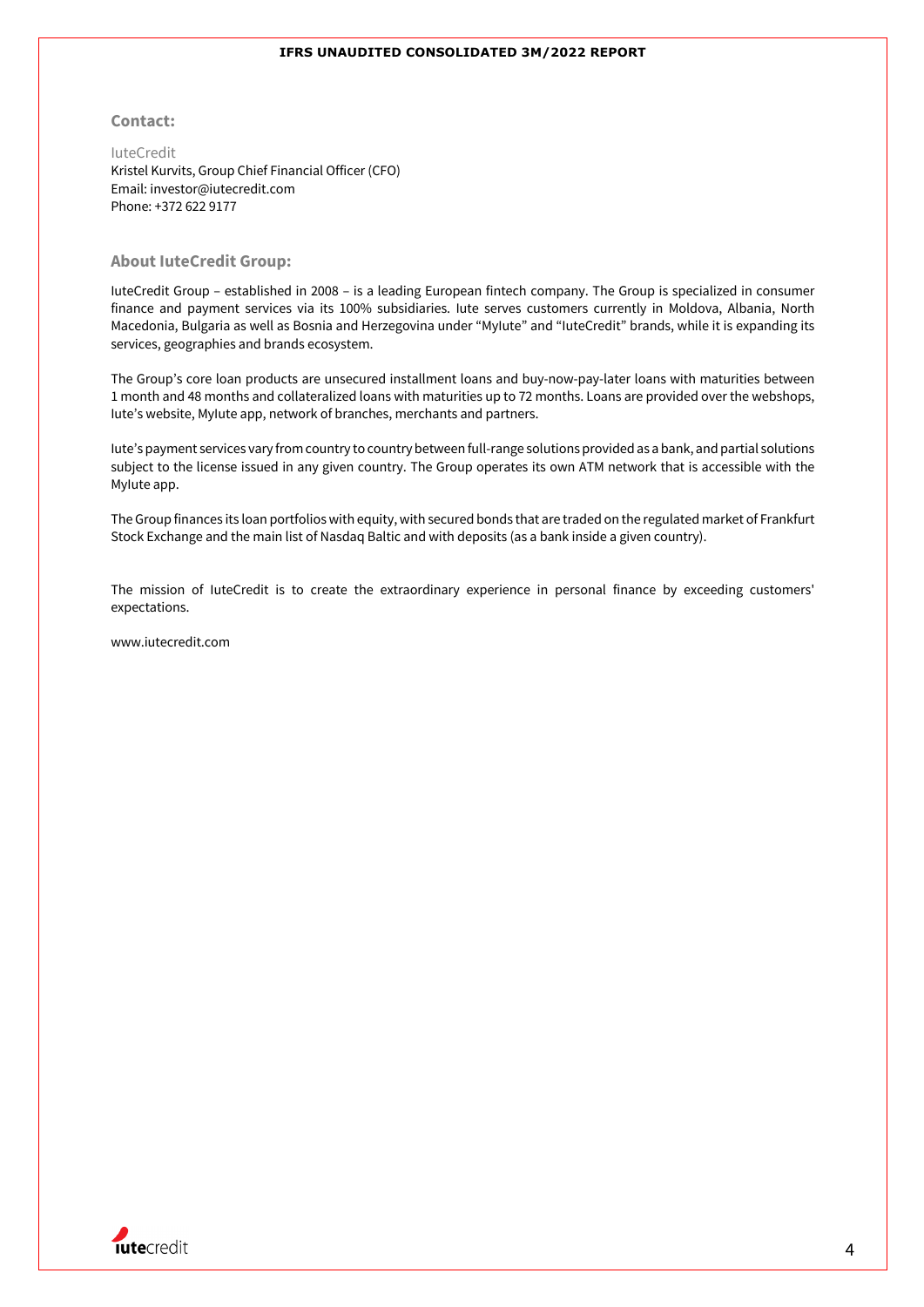## **MANAGEMENT REPORT**

## **Group Corporate and Organizational Overview**

AS IuteCredit Europe (**ICE**) is a holding company that provides services via its subsidiaries in local markets (**Subsidiaries**). As of 31 March 2022, ICE had nine operating subsidiaries: ICS OMF IuteCredit SRL (**ICM**) and Energbank OSC (**EB**) in Moldova, IuteCredit Albania SHA (**ICA**), IuteCredit Macedonia DOOEL–Skopje (**ICMK**) in North Macedonia, IutePay Bulgaria EOOD (**IutePay Bulgaria**) and IuteCredit Bulgaria EOOD (**ICBG**), MKD IuteCredit BH d.o.o. Sarajevo (**ICBH**) in Bosnia and Herzegovina as well as IuteCredit Finance S.a.r.l. (**ICF**) in Luxembourg and VeloxPay SH.P.K (**Velox**) in Albania. All subsidiaries are 100% owned by AS IuteCredit Europe, except Energbank where ICE holds a 95% stake.

As part of strategic acquisition plans, IuteCredit Europe acquired 86.8% of Moldovan Energbank of shares in 3M 2022 and submitted a mandatory takeover offer to minority shareholders at the end of the reporting period. IuteCredit plans to acquire the largest possible stake in the bank by purchasing shares at market conditions. Once the new members of the Bank's governing bodies seconded by IuteCredit are elected and approved by the National Bank of Moldova, IuteCredit will be able to exercise full operational control over the Bank.

The subsidiaries and ICE together form the IuteCredit Group (**ICG**). ICG consisted of nine companies, regardless that one of them was unconsolidated and reclassified.

The Group's Headquarters (**HQ**) is located in Tallin, Estonia. HQ's responsibilities include:

- Strategic targeting
- Scalability of business
- Business capabilities design, including organizations design, process design and technology design
- Technology development and integration
- Composition of management teams at subsidiaries
- Human resource and customer experience framework rules and targeting guidance
- Financial management framework rules and targeting guidance
- Marketing and sales framework rules and targeting guidance
- Enterprise risk management, including loan products approval and general compliance framework
- Data harvesting
- The Group's financing and investor relations

Each subsidiary is autonomously managed by the respective country's local management within the boundaries and targets set by the HQ and by the country's regulatory framework.

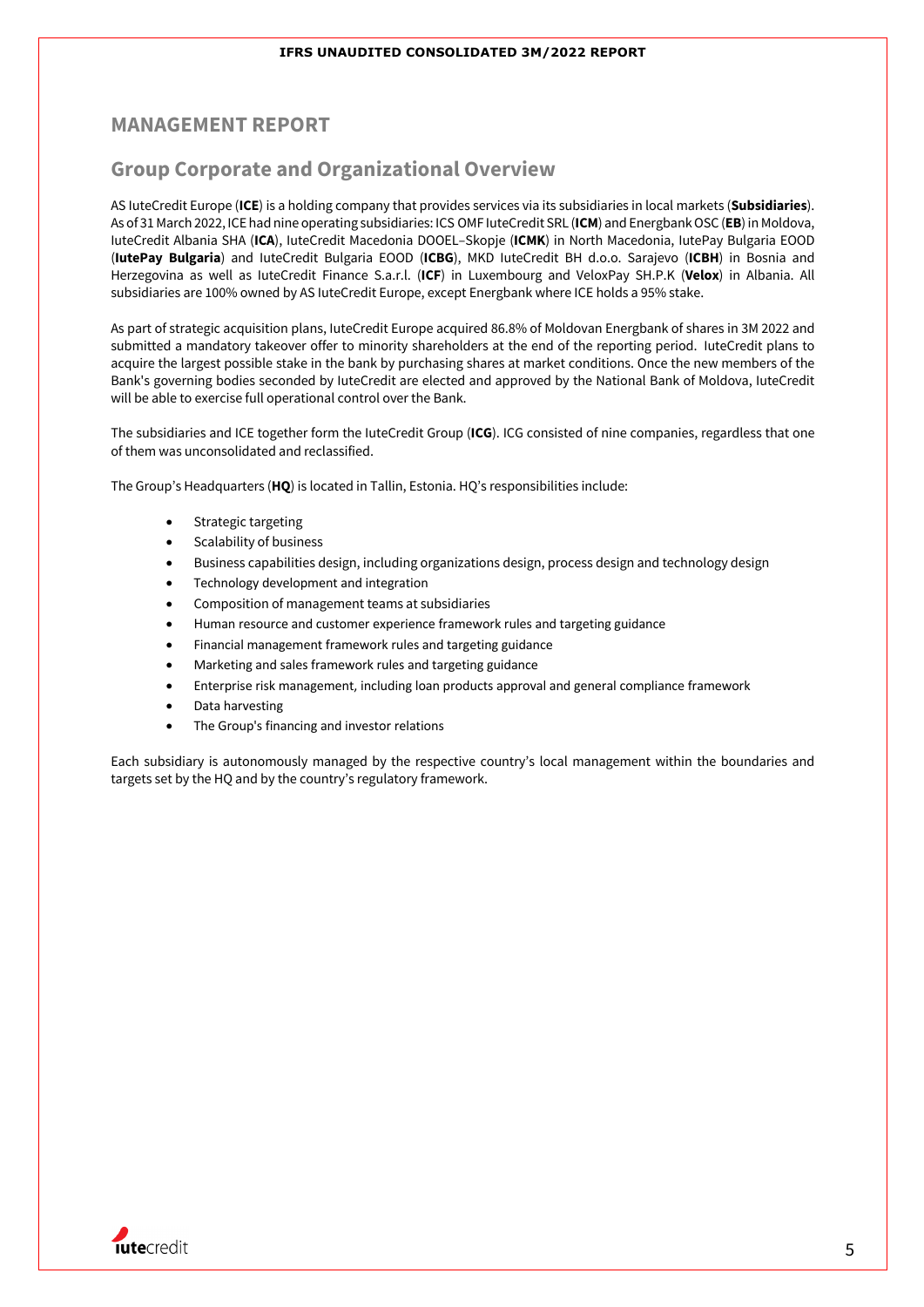## **Business Model**

ICG's loan products are unsecured consumer loans with a maturity range between 1 month and 48 months and pledge (usually pledge on the car) secured loans with maturities of up to 72 months. The median loan amount is above 500 EUR, whereas loan amounts range between 25 EUR and 10 thousand EUR. The weighted average annual percentage rate (APR) is about 50% % and effective interest rate (EIR) 60% depending on the loan amount, maturity, and status of the customer (new or recurring client with good payment history).

Breakdown of portfolio diversification as of 31/03/2022



ICG aims to serve only clients with a permanent workplace and stable income. The loan underwriting process is based on personal identification, personal income assessment, and personal loan performance data. Approximately 60% of loan applications by individual customers across the Group are approved on average.

Loans are handled via established partners network (such as shops, money transfer companies, postal agencies), web portals and other online channels, as well as IuteCredit branches (retail offices). By the end of December 2021, IuteCredit had 44 IuteCredit branches and 1.225 shops. Traditionally, ICG handles money only via bank accounts or over the counter through its agents. With the introduction of IuteCredit ATMs, the operating country subsidiaries are increasingly carrying out cash transactions.

Breakdown of net portfolio development in EUR (million)



1Q/17 2Q/17 3Q/17 4Q/17 1Q/18 2Q/18 3Q/18 4Q/18 1Q/19 2Q/19 3Q/19 4Q/19 1Q/20 2Q/20 3Q/20 4Q/20 1Q/21 2Q/21 3Q/21 4Q/21 1Q/22

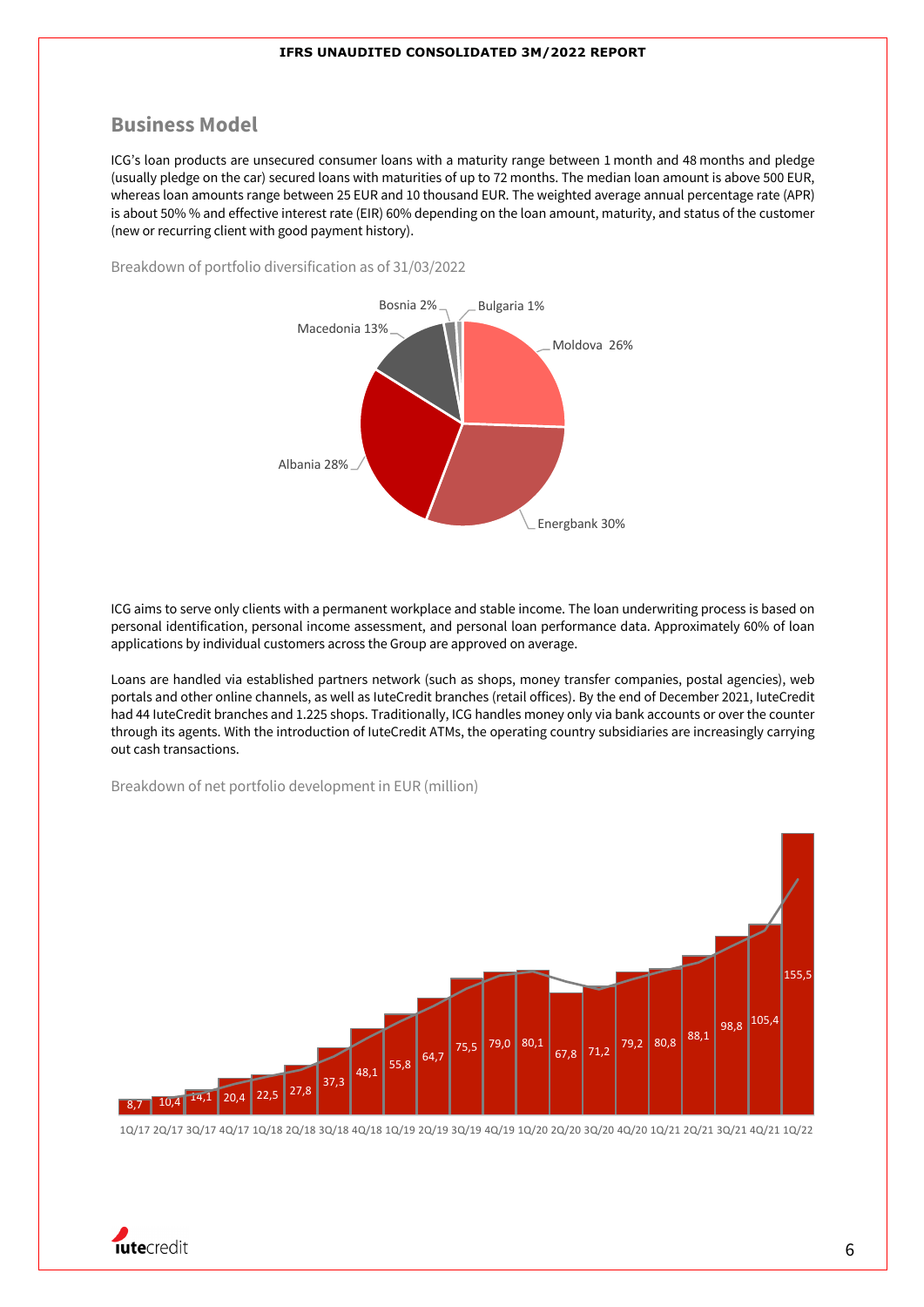# **Consolidated earnings, financial and asset position**

Consolidated statement of profit and loss (condensed)

| (In thousand EUR)                                                                                                     | 3M/2022                                      | 3M/2021                                    | $\Delta$ in %                    |
|-----------------------------------------------------------------------------------------------------------------------|----------------------------------------------|--------------------------------------------|----------------------------------|
| Interest and similar income                                                                                           | 15.679                                       | 10.705                                     | 46,5%                            |
| Interest and similar expense                                                                                          | $-4.463$                                     | $-3.207$                                   | 39,2%                            |
| Net interest and commission fee income                                                                                | 11.216                                       | 7.497                                      | 49,6%                            |
| Loan administration fees and penalties                                                                                | 1.996                                        | 2.385                                      | $-16,3%$                         |
| <b>Total loan administration fees and penalties</b>                                                                   | 1.996                                        | 2.385                                      | $-16,3%$                         |
| Other income<br>Allowances for loan impairment<br><b>Net operating income</b>                                         | 756<br>$-3.635$<br>10.333                    | 850<br>$-4.082$<br>6.651                   | $-11,1%$<br>$-11,0%$<br>55,4%    |
| Personnel expenses<br>Depreciation/amortization charge<br>Other operating expenses<br><b>Total operating expenses</b> | $-3.466$<br>$-1.074$<br>$-3.800$<br>$-8.340$ | $-2.334$<br>$-608$<br>$-2.430$<br>$-5.372$ | 48,5%<br>76,4%<br>56,4%<br>55,2% |
| Net income from subsidiaries using equity method<br>Foreign exchange gains/losses<br><b>Net financial result</b>      | 10.561<br>$-188$<br>10.373                   | $\mathbf 0$<br>$-183$<br>$-183$            | n/a<br>3,0%<br>n/a               |
| <b>Profit before tax</b>                                                                                              | 12.366                                       | 1.096                                      | $>1.000\%$                       |
| Income tax expense                                                                                                    | $-183$                                       | $-26$                                      | 598,1%                           |
| Net profit for the period                                                                                             | 12.183                                       | 1.069                                      | $>1.000\%$                       |

IuteCredit's lending business model is focused on performing customers and avoiding poorly performing or defaulting customers. Accordingly, fee income predominantly results from performing customers and primary fees. Primary loan agreement commission fees are charged for receiving, processing loan applications and issuing loans, or modifying valid loan conditions. Interest is charged on the outstanding principal loan amounts. Other primary fees are charged for various services. Secondary fees are applied as a consequence of non-performance of loan repayment payments on the due date. Secondary fees are used to offset the Group's exposure to payments past due related to the original loan agreements. Secondary fees are accounted as collected, whereas primary fees are accounted as accrued.

### **Total income**

Total income before expenses increased by 32,2% to 18.431 thousand EUR (3M/2021: 13.940 thousand EUR) reflecting the consolidation of Energbank as of 01 February 2022.

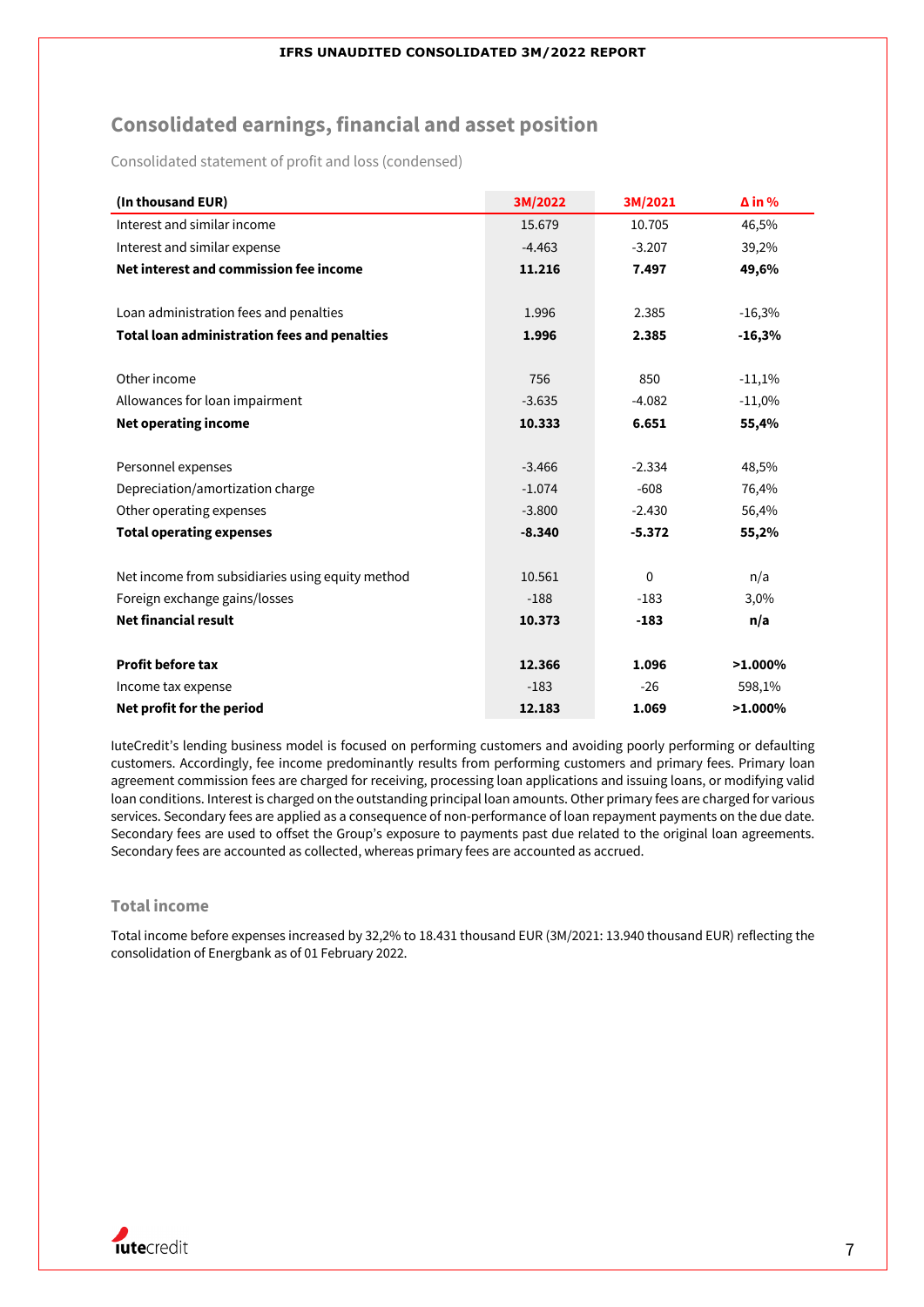## Breakdown of consolidated total income

| (In thousand EUR)            | 3M/2022 | 3M/2021 | $\Delta$ in % |
|------------------------------|---------|---------|---------------|
| Interest and similar income  | 15.679  | 10.705  | 46,5%         |
| <b>IuteCredit Europe</b>     | 13.058  | 10.705  | 22,0%         |
| Energbank                    | 2.621   | 0       | n/a           |
| Penalties and similar income | 1.996   | 2.385   | $-16,3%$      |
| <b>IuteCredit Europe</b>     | 1.984   | 2.385   | $-16,3%$      |
| Energbank                    | 12      | 0       | n/a           |
| Other income                 | 756     | 850     | $-11,1%$      |
| <b>IuteCredit Europe</b>     | 892     | 850     | 5,0%          |
| Energbank                    | $-136$  | 0       | n/a           |
| <b>Total income</b>          | 18.431  | 13.940  | 32,2%         |

### **Other income**

Other income in 3M/2022 of 756 thousand EUR included, primarily, income of 196 thousand EUR from sales of defaulted loan portfolio and extraordinary income from debt collectors of 480 thousand EUR. Defaulted loan portfolio sale depends on the offered price and IuteCredit's own expectations of the collection. In case the collection results promise better cash flow than portfolio sales, the defaulted loans are not sold.

#### **Interest income**

Interest income for the period increased by 46,5% to 15.679 thousand EUR (3M/2021: 10.705 thousand EUR), affected by steadily increasing payouts compared to the 63,0% increase in the average net loan portfolio.

### Breakdown of interest income

| (In thousand EUR)                                 | 3M/2022 | 3M/2021 | $\Delta$ in % |
|---------------------------------------------------|---------|---------|---------------|
| Total value of loan principal issued              | 52.813  | 32.589  | 62,1%         |
| <b>luteCredit Europe</b>                          | 41.731  | 32.589  | 28,1%         |
| Energbank                                         | 11.082  | 0       | n/a           |
| Average net loan portfolio                        | 130.414 | 79.988  | 63,0%         |
| <b>IuteCredit Europe</b>                          | 94.615  | 79.988  | 18,3%         |
| Energbank                                         | 46.684  | 0       | n/a           |
| Principal                                         | 157.657 | 80.047  | 97,0%         |
| <b>IuteCredit Europe</b>                          | 108.529 | 80.047  | 35,6%         |
| Energbank                                         | 49.128  | 0       | n/a           |
| Accrued interest                                  | 15.014  | 14.454  | 3,9%          |
| <b>IuteCredit Europe</b>                          | 14.339  | 14.454  | $-0,8%$       |
| Energbank                                         | 675     | 0       | n/a           |
| Average annualized interest rate on net portfolio | 49,0%   | 57,5%   | $-14,8%$      |
| <b>IuteCredit Europe</b>                          | 49,0%   | 57,5%   | $-14,8%$      |
| Energbank                                         | 11,4%   | 0       | n/a           |
| Interest income                                   | 15.679  | 10.705  | 46,5%         |
| luteCredit Europe                                 | 13.058  | 10.705  | 22,0%         |
| Energbank                                         | 2.621   | 0       | n/a           |

As of the beginning of the current fiscal year 2022, accrued interests will no longer be recognized once a loan is defaulted.

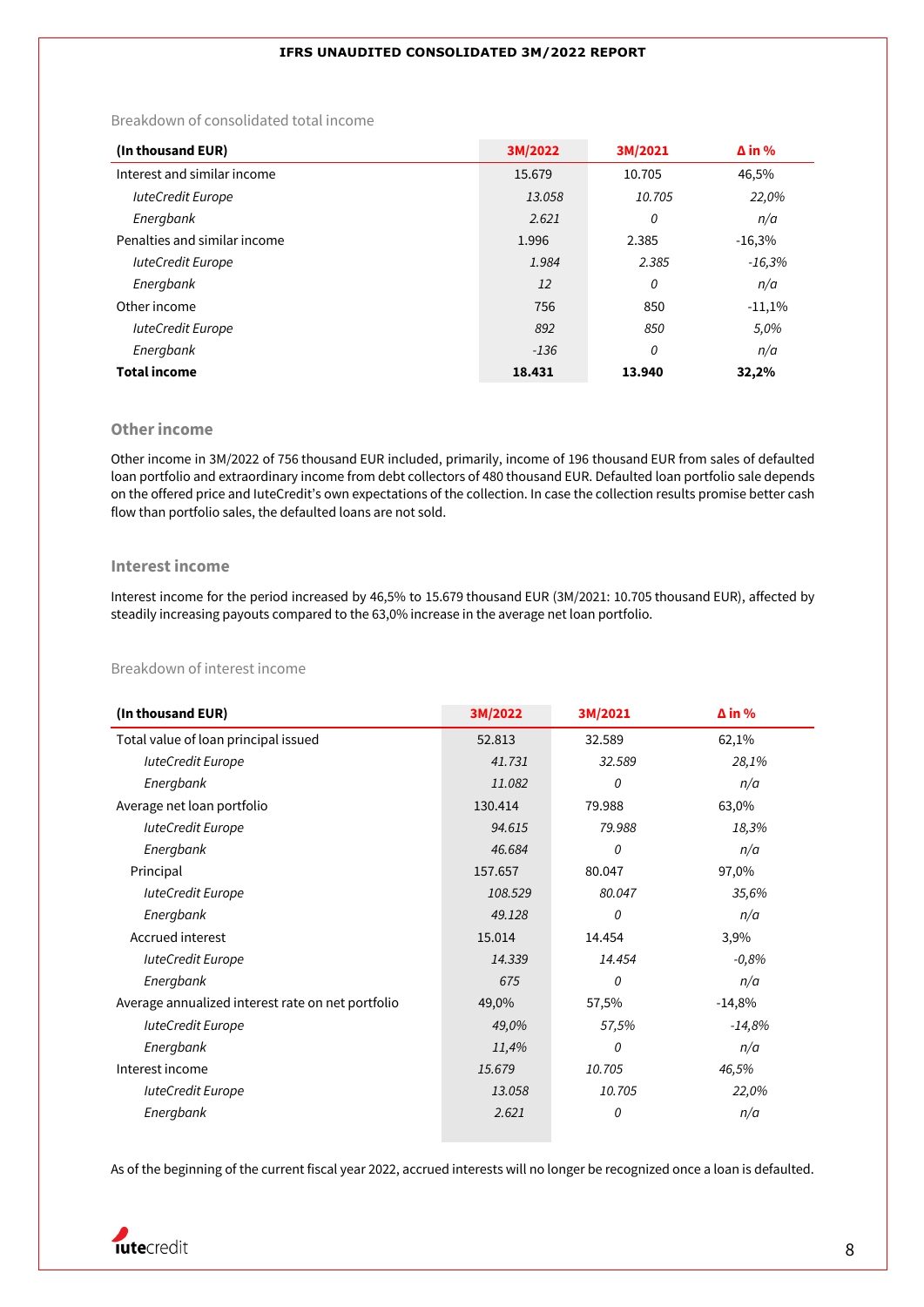|                 | 3M/2022 | Total share in % | 3M/2021 | Total share in % | $\Delta$ in % |
|-----------------|---------|------------------|---------|------------------|---------------|
| Moldova         | 5.367   | 35,6%            | 4.882   | 45.6%            | 9,9%          |
| Energbank       | 2.622   | 14,8%            | 0       | $0.0\%$          | n/a           |
| Albania         | 6.140   | 40,8%            | 4.084   | 38,2%            | 50,3%         |
| Macedonia       | 2.888   | 19,2%            | 1.345   | 12,6%            | 114,8%        |
| Bosnia          | 458     | 3,0%             | 394     | 3,7%             | 16,3%         |
| <b>Bulgaria</b> | 201     | 1,3%             | 0       | $0.0\%$          | n/a           |
| <b>Total</b>    | 17.675  | 100,0%           | 10.705  | 100,0%           | 65,1%         |

Breakdown of interest income by countries

#### **Interest expense**

Interest expense increased by 39,2% to 4.463 thousand EUR (3M/2021: 3.207 thousand EUR), in connection with the borrowing related to the expected growth of business. Most notably, was the issue of the 75 million EUR five-year corporate bond 2011/26 in October 2021.

Breakdown of interest expense

| (In thousand EUR)                       | 3M/2022  | 3M/2021  | $\Delta$ in % |
|-----------------------------------------|----------|----------|---------------|
| Interest on amounts due to creditors    | $-319$   | $-1.512$ | $-78,9%$      |
| Interest on financial lease liabilities | $-44$    | $-27$    | 63,0%         |
| Interest on bonds                       | $-3.916$ | $-1.668$ | 134,8%        |
| Interest on deposits                    | $-183$   | 0        | n/a           |
| Total                                   | $-4.463$ | $-3.207$ | 39,2%         |

#### **Loan administration fees and penalties**

Income from other fees and penalties decreased by 16,3% to 1.996 thousand EUR (3M/2021: 2.385 thousand EUR) reflecting penalties and delay interests, resigns, deduction by dealer bonuses, and other secondary fees.

#### Breakdown of administration fees and penalties

| (In thousand EUR)                         | 3M/2022 | 3M/2021 | $\Delta$ in % |
|-------------------------------------------|---------|---------|---------------|
| Penalties under loans and delay interests | 2.068   | 2.466   | $-16,1%$      |
| luteCredit Europe                         | 2.054   | 2.466   | $-16,7%$      |
| Energbank                                 | 12      | 0       | n/a           |
| Resigns under customer loans              | 175     | 87      | 101,4%        |
| Dealer bonuses                            | $-257$  | $-188$  | 37,0%         |
| Other fees from additional services       | 10      | 21      | $-100,0%$     |
| Total                                     | 1.996   | 2.385   | $-16,3%$      |

#### **Allowances for loan impairment**

Change in allowances for loan impairment decreased by 11,0% to 3.635 thousand EUR (3M/2021: 4.082 thousand EUR) in line with an intentionally more conservative provisioning approach as a response to the COVID-19 pandemic creating an additional risk buffer. Allowances at Energbank are determined at the end of June and December only, accordingly, the disposal of pledged assets in 3M/2022 resulted in a reversal of allowances.

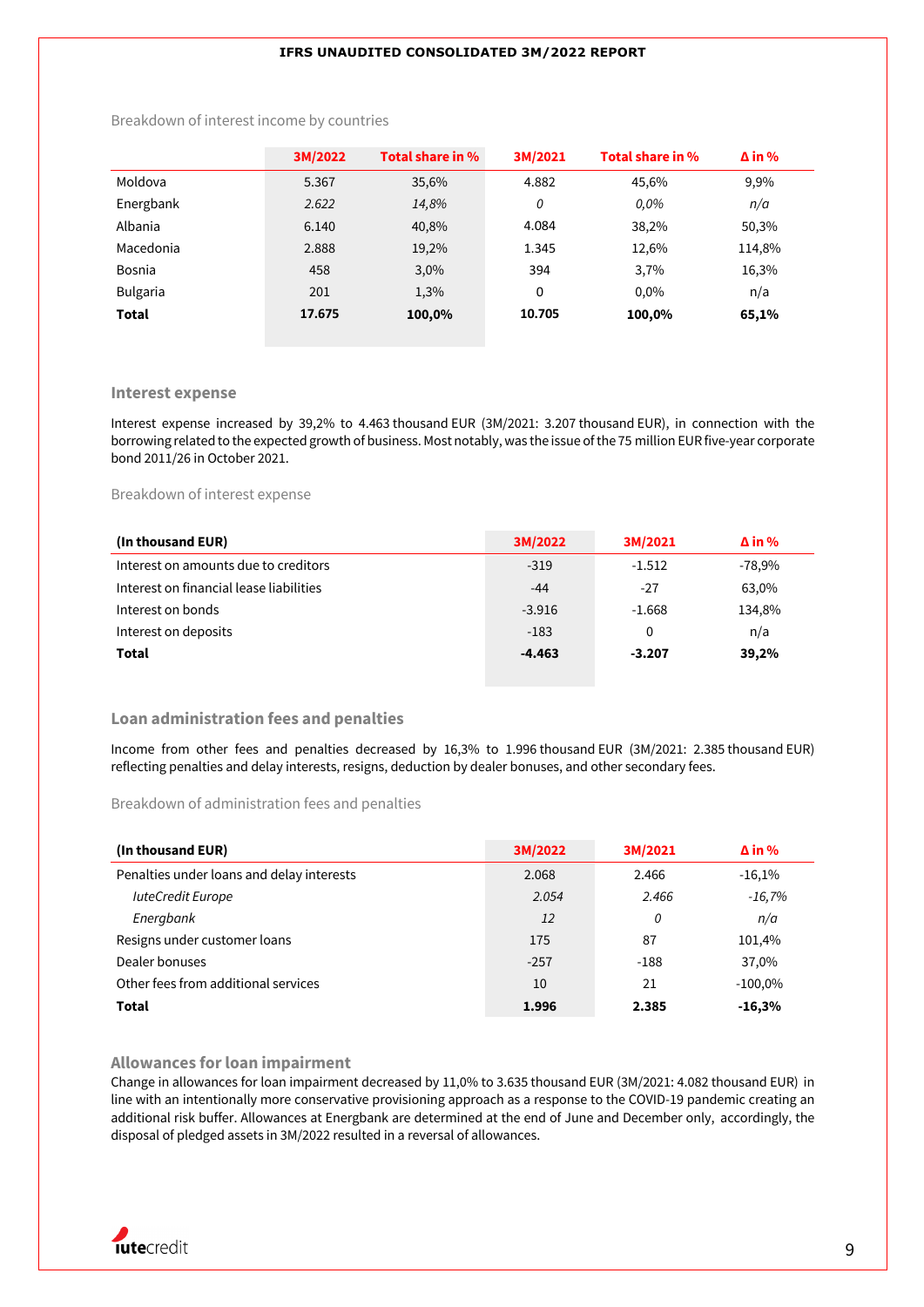Breakdown of allowances for loan impairment

| (In thousand EUR)                  | 3M/2022   | 3M/2021   | $\Delta$ in % |
|------------------------------------|-----------|-----------|---------------|
| At the beginning of the period     | $-14.993$ | $-15.859$ | $-5,5%$       |
| Addition from business combination | $-2.871$  | 0         | n/a           |
| Allowances for loan impairment     | $-3.679$  | $-3.984$  | $-7,6%$       |
| Utilized                           | 4.285     | 6.230     | $-31,2%$      |
| Exchange differences               | 44        | -98       | $-144,9%$     |
| At the end of the period           | $-17.215$ | $-13.711$ | 25,5%         |
|                                    |           |           |               |
| (In thousand EUR)                  | 3M/2022   | 3M/2021   | $\Delta$ in % |
| Impairment charges on loans        | $-3.635$  | $-4.082$  | $-11,0%$      |
| Recovery from written-off loans    | $\Omega$  | $\Omega$  | n/a           |
| Net impairment charges             | $-3.635$  | $-4.082$  | $-11,0%$      |

The amount utilized is split between the sale of defaulted loan and monthly write-offs.

Overall net impairment losses represented 23,2% of interest income (3M/2021: 38,1%). The cost of risk, expressed as net impairment charges to average gross loan portfolio, equaled 10,8% (31 December 2021: 15,2%).

### **Operating expenses**

Operating expenses for the period increased by 52,5% to 7.266 thousand EUR (3M/2021: 4.764 thousand EUR) related to the recovery of business activity at IuteCredit Europe as well as the consolidated Energbank operations as of February 2022. Advertising expenses accounted for 13,3% (3M/2021: 9,9%) of operating expenses while expenses on IT accounted 8,1% (3M/2021: 5,9%). The cost to income ratio for the period increased to 45,2% (3M/2021: 38,5%).

Breakdown of operating expenses

| (In thousand EUR)        | 3M/2022  | 3M/2021  | $\Delta$ in % |
|--------------------------|----------|----------|---------------|
| Personnel                | $-3.466$ | $-2.334$ | 48,5%         |
| Advertising expenses     | $-969$   | $-472$   | 105,5%        |
| IT                       | $-589$   | $-281$   | 109,8%        |
| Debt collection          | $-192$   | $-191$   | 0,4%          |
| Legal and consulting     | $-175$   | $-180$   | $-2,7%$       |
| Rent and utilities       | $-124$   | -68      | 82,4%         |
| Taxes                    | $-111$   | $-195$   | $-42,9%$      |
| Travel                   | $-110$   | -86      | 26,9%         |
| Other                    | $-1.530$ | $-957$   | 59,9%         |
| <b>Total</b>             | $-7.266$ | $-4.764$ | 52,5%         |
| <b>IuteCredit Europe</b> | $-6.087$ | $-4.764$ | 27,8%         |
| Energbank                | $-1.179$ | 0        | n/a           |

The increase in IT costs reflects the development of technological solutions at full speed. Other operating expenses are not comparable to 3M/2021 expenses in view of cost reductions during COVID-19. Excluding personnel expenses, operating expenses increased by 56,4% to 3.800 thousand EUR (3M/2021: 2.430 thousand EUR).

## **Personnel expenses**

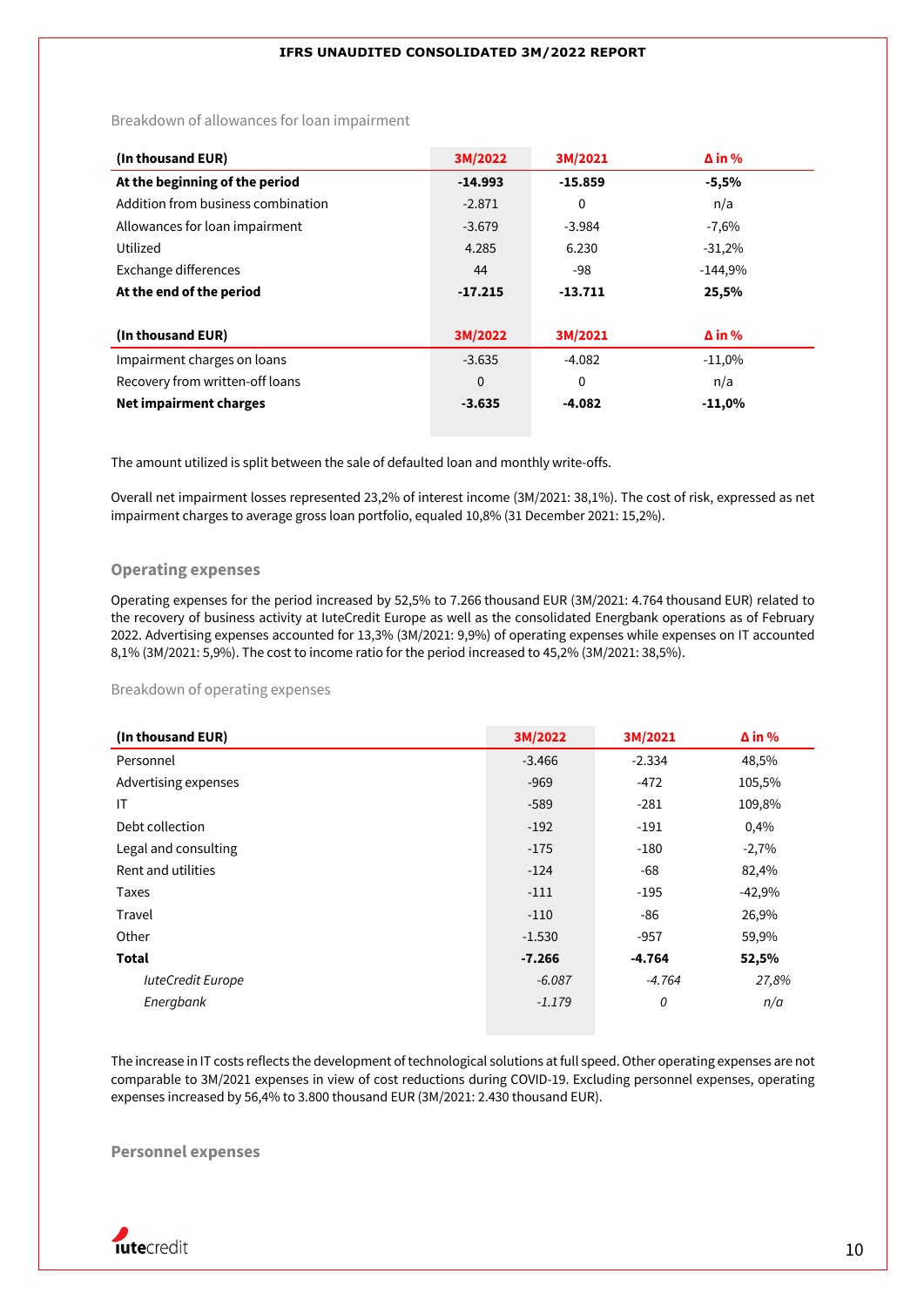Personnel expenses, mainly salaries and bonuses, and social security expenses increased less than the build-up in headcount by 48,5% to 3.466 thousand EUR (3M/2021: 2.344 thousand EUR), mostly related to the acquisition of Energbank. The average staff number in full-time equivalents increased by 146,8% to 1.007 employees (3M/2021: 408 employees).

Breakdown of personnel expenses

| (In thousand EUR)                         | 3M/2022  | 3M/2021  | $\Delta$ in % |
|-------------------------------------------|----------|----------|---------------|
| Salaries and bonuses                      | $-2.807$ | $-1.966$ | 42,8%         |
| Social security expenses                  | $-451$   | $-340$   | 32,4%         |
| Medical insurance expenses                | $-47$    | $-28$    | 66,4%         |
| Other expenses                            | $-162$   | 0        | n/a           |
| Total                                     | $-3.466$ | $-2.334$ | 48,5%         |
| <b>IuteCredit Europe</b>                  | $-2.553$ | $-2.334$ | 9,4%          |
| Energbank                                 | $-913$   | 0        | n/a           |
|                                           |          |          |               |
| Number of employees adjusted to full-time | 1.007    | 408      | 146,8%        |
| <b>IuteCredit Europe</b>                  | 480      | 408      | 17,6%         |
| Energbank                                 | 527      | 0        | n/a           |
|                                           |          |          |               |

### **Foreign exchange gains/losses**

Foreign exchange movements resulted in a loss of 188 thousand EUR (3M/2021: loss 183 thousand EUR) reflecting, in particular, EUR/MDL and EUR/ALL conversion rates.

#### **Profit before tax**

Consolidated profit before tax increased to 12.366 thousand EUR (3M/2021: 1.096 EUR). The profit margin before tax equaled 78,3% (3M/2021: 10,2%).

#### **Income tax expense**

Income tax expense increased to 183 thousand EUR (3M/2021: 26 thousand EUR), in particular, as a result of different taxation regulations in home markets, i.e., differences between provisions accounting in national GAAP and IFRS.

#### Breakdown of income tax

| (In thousand EUR)              | 3M/2022 | 3M/2021 | $\Delta$ in % |
|--------------------------------|---------|---------|---------------|
| Consolidated profit before tax | 12.366  | 1.096   | $>1.000\%$    |
| Current income tax expense     | $-183$  | $-26$   | 598.1%        |
| Net profit for the period      | 12.183  | 1.069   | $>1.000\%$    |

### **Profit for the period**

Net profit for the period increased to 12.183 thousand EUR (3M/2021: 1.069 thousand EUR).

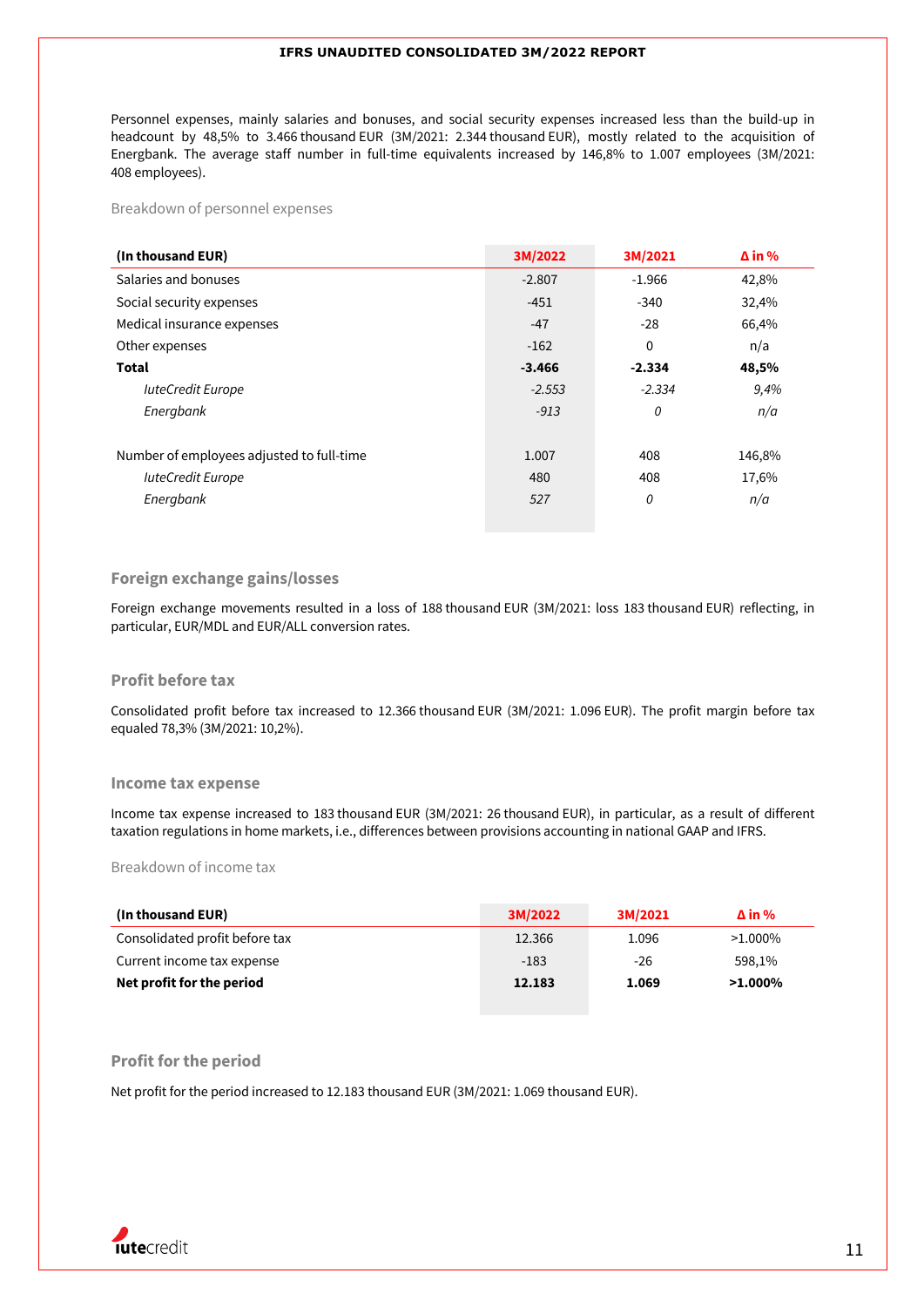## **Transition statement of non-IFRS measures EBITDA and Adjusted EBITDA**

Breakdown of transition to adjusted EBITDA

| (In thousand EUR)                  | 3M/2022 | 3M/2021 | $\Delta$ in % |
|------------------------------------|---------|---------|---------------|
| Profit for the period              | 12.183  | 1.069   | $>1.000\%$    |
| Provision for corporate income tax | 183     | 26      | 598,1%        |
| Interest expense                   | 4.463   | 3.207   | 39,2%         |
| Depreciation and amortization      | 1.074   | 608     | 76,4%         |
| <b>EBITDA</b>                      | 17.903  | 4.911   | 264,5%        |
| Adjustments                        | 10.373  | $-183$  | n/a           |
| <b>Adjusted EBITDA</b>             | 7.530   | 5.094   | 47,8%         |

## Breakdown of adjustments to EBITDA

| (In thousand EUR)                                                | 3M/2022 | 3M/2021 | $\Delta$ in % |
|------------------------------------------------------------------|---------|---------|---------------|
| Net gains/losses from financial assets measured at<br>fair value | 10.561  | 0       | n/a           |
| Foreign exchange gains/losses                                    | $-188$  | $-183$  | 3,0%          |
| <b>Adjustments</b>                                               | 10.373  | $-183$  | n/a           |

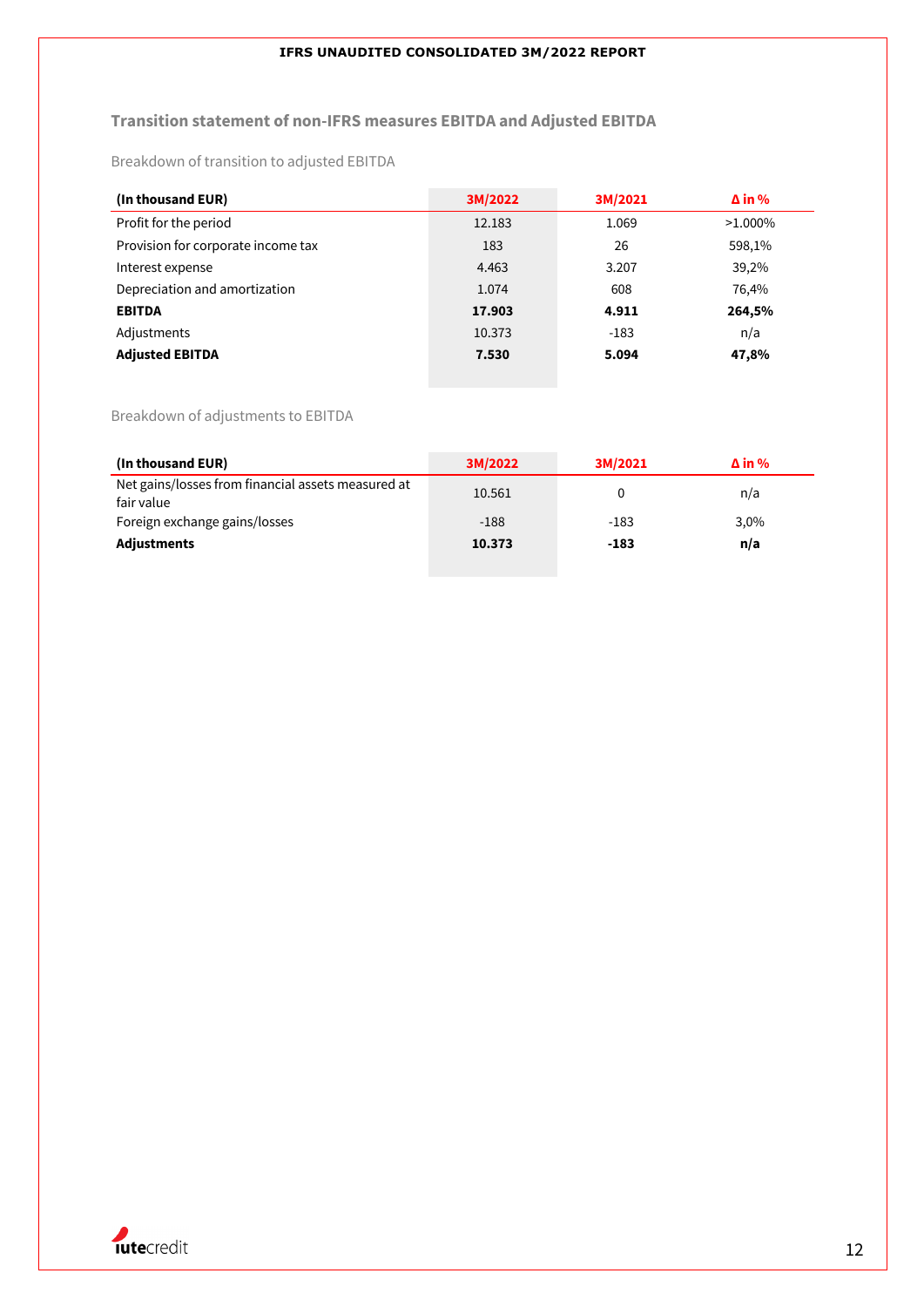Condensed statement of financial position

| (In thousand EUR)                       | 31 Mar 2022 | 31 Dec 2021 | $\Delta$ in % |
|-----------------------------------------|-------------|-------------|---------------|
| <b>ASSETS</b>                           |             |             |               |
| Cash and cash equivalents               | 70.629      | 46.324      | 52,5%         |
| <b>luteCredit Europe</b>                | 18.020      | 0           | n/a           |
| Energbank                               | 52.609      | 0           | n/a           |
| Loans to customers                      | 155.457     | 105.372     | 47,5%         |
| <b>luteCredit Europe</b>                | 108.439     | 0           | n/a           |
| Energbank                               | 47.018      | 0           | n/a           |
| Prepayments                             | 1.627       | 620         | 162,4%        |
| Other assets                            | 5.259       | 3.112       | 69,0%         |
| Other financial investments             | 49.590      | 2.755       | $>1.000\%$    |
| Property, plant and equipment           | 7.088       | 1.076       | 558,7%        |
| Right-of-use assets                     | 1.678       | 1.587       | 5,7%          |
| Intangible assets                       | 6.846       | 5.939       | 15,3%         |
| <b>Total assets</b>                     | 298.174     | 166.786     | 78,8%         |
|                                         |             |             |               |
| <b>LIABILITIES AND EQUITY</b>           |             |             |               |
| <b>Liabilities</b>                      |             |             |               |
| Loans and bonds from investors          | 240.328     | 133.944     | 79,4%         |
| Lease liabilities                       | 1.838       | 1.765       | 4,2%          |
| Trade and other payables                | 789         | 1.387       | $-43,1%$      |
| Current income tax liabilities          | 127         | 638         | $-80,1%$      |
| Deferred tax liabilities                | 798         | 882         | $-9,5%$       |
| Other liabilities                       | 4.278       | 2.586       | 65,4%         |
| <b>Total liabilities</b>                | 248.158     | 141.202     | 75,7%         |
|                                         |             |             |               |
| <b>Equity</b>                           |             |             |               |
| Minority share                          | 5.837       | 0           | n/a           |
| Share capital                           | 10.000      | 10.000      | 0,0%          |
| Legal reserve                           | 799         | 799         | n/a           |
| Revaluation reserve                     | 780         | 0           | n/a           |
| Unrealized foreign exchange differences | $-1.233$    | $-510$      | 141,8%        |
| Retained earnings                       | 33.833      | 15.295      | 121,2%        |
| <b>Total equity</b>                     | 50.016      | 25.584      | 95,5%         |
| <b>Total equity and liabilities</b>     | 298.174     | 166.786     | 78,8%         |

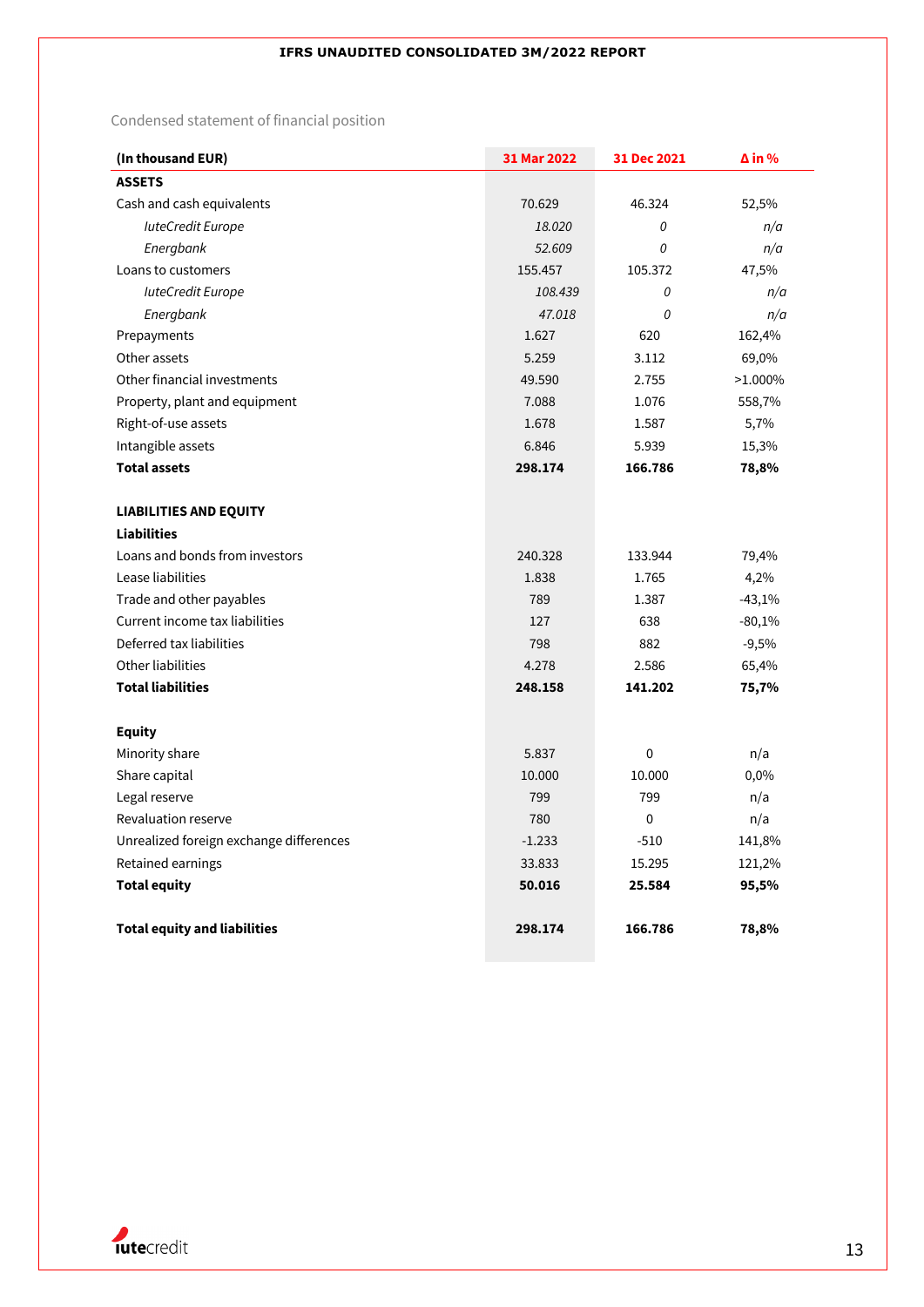#### **Assets**

Total assets increased by 78,8% to 298.174 thousand EUR as of 31 March 2022 (31 December 2021: 166.786 thousand EUR) mainly as a result of the Energbank acquisition.

## **Loan portfolio**

The net loan portfolio increased by 47,5% to 155.457 thousand EUR as of 31 March 2022 (31 December 2021: 105.372 thousand EUR).

Breakdown of net portfolio

| (In thousand EUR)        | 31 Mar 2022 | Total in % | 31 Dec 2021 | Total in % | $\Delta$ in % |
|--------------------------|-------------|------------|-------------|------------|---------------|
| Moldova                  | 39.714      | 25.5%      | 40.353      | 38,3%      | $-1,6%$       |
| Energbank                | 47.018      | 30,2%      | 0           | $0.0\%$    | n/a           |
| Albania                  | 43.665      | 28.1%      | 41.090      | 39,0%      | 6,3%          |
| Macedonia                | 20.419      | 13,1%      | 19.967      | 18,9%      | 2,3%          |
| <b>Bosnia</b>            | 3.010       | 1,9%       | 2.844       | 2.7%       | 5,8%          |
| <b>Bulgaria</b>          | 1.631       | 1.0%       | 1.118       | 1.1%       | 45.8%         |
| Total net loan portfolio | 155.457     | 100,0%     | 105.372     | 100,0%     | 47,5%         |

#### Breakdown of loan applications

|                 |                  |                 | 3M/2022     |                          |                         |                  |                 | 3M/2021     |                   |                  |                  | $\Delta$ in %   |                          |
|-----------------|------------------|-----------------|-------------|--------------------------|-------------------------|------------------|-----------------|-------------|-------------------|------------------|------------------|-----------------|--------------------------|
| in pcs          | <b>Processed</b> | <b>Approved</b> | Paid<br>out | <b>Approval</b><br>rate% | <b>Active</b><br>rate % | <b>Processed</b> | <b>Approved</b> | Paid<br>out | Approval<br>rate% | Active<br>rate % | <b>Processed</b> | <b>Approved</b> | <b>Approval</b><br>rate% |
| Moldova         | 49.168           | 30.531          | 15.062      | 62,1%                    | 92,0%                   | 48.626           | 28.736          | 26.380      | 59,2%             | 91,8%            | 1,1%             | 6,2%            | 4,9%                     |
| Energbank       | 1.791            | 1.733           | 11.082      | 96,8%                    | 92,8%                   | $\mathbf 0$      | $\mathbf 0$     | 0           | 0                 | $\mathbf 0$      | n/a              | n/a             | n/a                      |
| Albania         | 40.805           | 29.476          | 16.959      | 72,2%                    | 96,3%                   | 36.648           | 25.361          | 23.941      | 69,2%             | 94,4%            | 11,3%            | 16,2%           | 4,4%                     |
| Macedonia       | 18.466           | 11.168          | 7.133       | 60,5%                    | 89,9%                   | 18.278           | 10.845          | 10.726      | 59,3%             | 98,9%            | 1,0%             | 3,0%            | 2,0%                     |
| Bosnia          | 3.701            | 1.738           | 1.285       | 47,0%                    | 97,9%                   | 4.618            | 1.961           | 1.906       | 42,7%             | 97,2%            | $-19,9%$         | $-11,4%$        | 10,1%                    |
| <b>Bulgaria</b> | 18.640           | 2.330           | 1.292       | 12,5%                    | 94,1%                   | 0                | $\mathbf 0$     | 0           | 0,0%              | 0,0%             | n/a              | n/a             | n/a                      |
| In total        | 130.780          | 75.243          | 41.731      | 57,5%                    | 93,5%                   | 108.170          | 66.903          | 62.953      | 57,6%             | 95,6%            | 20,9%            | 12,5%           | $-0,1%$                  |
|                 |                  |                 |             |                          |                         |                  |                 |             |                   |                  |                  |                 |                          |

The recognition of loan applications according to IuteCredit Europe principles has not yet been implemented in Energbank's processes.

Breakdown of issued loans APR on country level

| (In %)                      | 3M/2022 | 3M/2021 | $\Delta$ in % |
|-----------------------------|---------|---------|---------------|
| Moldova                     | 46,2%   | 59,8%   | $-22,7%$      |
| Albania                     | 56,5%   | 61,2%   | $-7,7%$       |
| Macedonia                   | 39,3%   | 44,6%   | $-11,9%$      |
| Bosnia                      | 46,1%   | 63,4%   | $-27,3%$      |
| <b>Bulgaria</b>             | 39,6%   | 0,0%    | n/a           |
| <b>ICG weighted average</b> | 49,0%   | 57,5%   | $-14,8%$      |
| Energbank                   | 11,1%   | 0       | n/a           |

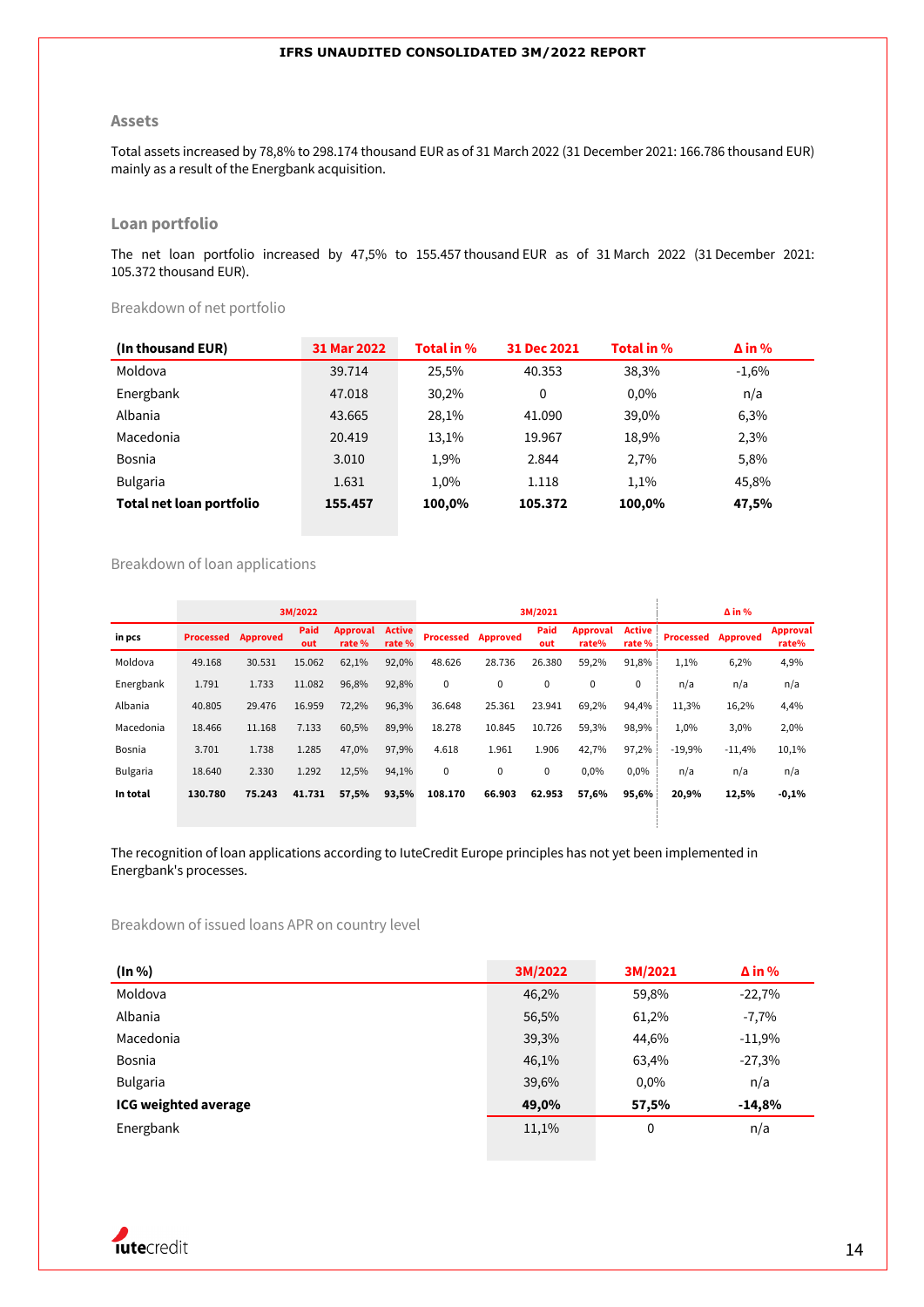The decrease in average annual percentage rates (APR) at group level in 3M/2022 relates to intensified competition across operating countries as well as to the shift to longer loan maturities and the increasing share of repeating customers. Moldova accounted a lower proportion of dealers compared with the previous year due to lockdowns, while cash loans had higher APRs with lower payouts. Moreover, in Albania APR caps became effective from the start of 2022.

#### Breakdown of customer performance index (CPI30)

The following table sets out the ratio of actual loan repayments compared to expected repayments according to loan repayment schedules, plus 30 days tolerance, i.e., Customer Performance Index (CPI30).

| (ln %)                      | 3M/2022 | 3M/2021 | $\Delta$ in % |
|-----------------------------|---------|---------|---------------|
| Moldova                     | 90,3%   | 87,6%   | 2,7%          |
| Albania                     | 92,7%   | 89,0%   | 3,9%          |
| Macedonia                   | 92,3%   | 88,7%   | 3,6%          |
| Bosnia                      | 78,0%   | 73,6%   | 4,4%          |
| <b>Bulgaria</b>             | 70,2%   | 0,0%    | n/a           |
| <b>ICG weighted average</b> | 91,0%   | 87,9%   | 3,1%          |

CPI30 is a proprietary IuteCredit Europe metric that has not yet been implemented in Energbank processes.

### Breakdown of portfolio classification

The following tables set out the classification of the Group's net loan portfolio in terms of overdue buckets as well as the total impairment coverage ratio. Non-performing loans are recorded according to DPD+50.

|                          |                        | 31 Mar 2022       |                      |                       |                        | 31 Dec 2021       |                      |                       |
|--------------------------|------------------------|-------------------|----------------------|-----------------------|------------------------|-------------------|----------------------|-----------------------|
| (In thousand EUR)        | <b>Gross</b><br>amount | <b>Provisions</b> | <b>Net</b><br>amount | % of net<br>portfolio | <b>Gross</b><br>amount | <b>Provisions</b> | <b>Net</b><br>amount | % of net<br>portfolio |
| Performing               | 145.613                | $-5.308$          | 140.306              | 90,3%                 | 98.630                 | $-5.157$          | 93.473               | 88,7%                 |
| <b>luteCredit Europe</b> | 101.264                | $-4.991$          | 96.273               | 88,8%                 | 75.050                 | $-4.826$          | 70.224               | 86,9%                 |
| Energbank                | 44.349                 | $-317$            | 44.033               | 93,7%                 | 0                      | $\Omega$          | 0                    | n/a                   |
| Non-Performing           | 27.058                 | $-11.907$         | 15.151               | 9,7%                  | 21.734                 | $-9.835$          | 11.899               | 11,3%                 |
| <b>luteCredit Europe</b> | 21.604                 | $-9.438$          | 12.166               | 11,2%                 | 19.452                 | $-8.885$          | 10.567               | 13,1%                 |
| Energbank                | 5.454                  | $-2.469$          | 2.985                | 6,3%                  | 0                      | $\Omega$          | 0                    | n/a                   |
| <b>Total portfolio</b>   | 172.672                | $-17.215$         | 155.457              | 100,0%                | 120.365                | $-14.993$         | 105.372              | 100,0%                |
| <b>luteCredit Europe</b> | 122.867                | $-14.429$         | 108.439              | 100,0%                | 94.502                 | $-13.711$         | 80.791               | 100,0%                |
| Energbank                | 49.805                 | $-2.786$          | 47.018               | 100,0%                | 0                      | 0                 | 0                    | n/a                   |

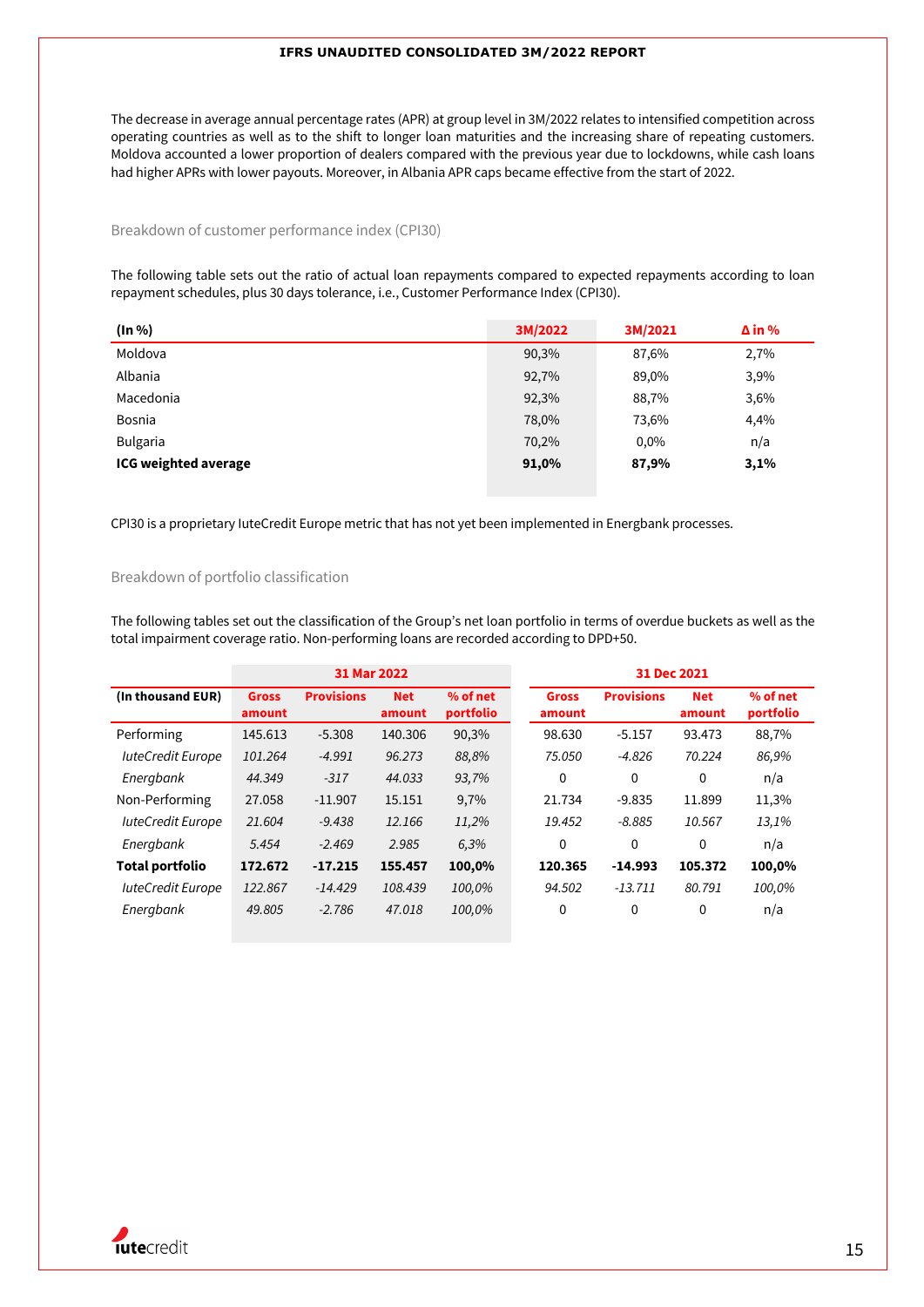| (In thousand EUR)          | 31 Mar 2022 | <b>Total share in</b><br>$\%$ | 31 Dec 2021 | <b>Total share in</b><br>% |
|----------------------------|-------------|-------------------------------|-------------|----------------------------|
| Stage 1                    | 137.999     | 88,8%                         | 91.353      | 86,7%                      |
| <b>luteCredit Europe</b>   | 94.045      | 86,7%                         | 68.213      | 84,4%                      |
| Energbank                  | 43.954      | 93,5%                         | 0           | n/a                        |
| Stage 2                    | 2.307       | 1,5%                          | 2.120       | 2,0%                       |
| luteCredit Europe          | 2.228       | 2,1%                          | 2.011       | 2,5%                       |
| Energbank                  | 79          | 0,2%                          | 0           | n/a                        |
| Stage 3                    | 15.151      | 9,7%                          | 11.899      | 11,3%                      |
| luteCredit Europe          | 12.166      | 11,2%                         | 10.567      | 13,1%                      |
| Energbank                  | 2.985       | 6,3%                          | 0           | n/a                        |
| <b>Total net portfolio</b> | 155.457     | 100,0%                        | 105.372     | 100,0%                     |
| <b>IuteCredit Europe</b>   | 108.439     | 100,0%                        | 80.791      | 100,0%                     |
| Energbank                  | 47.018      | 100,0%                        | 0           | n/a                        |
| Gross NPL ratio            | 15,7%       |                               | 18,1%       |                            |
| <b>luteCredit Europe</b>   | 17,6%       |                               | 20,6%       |                            |
| Energbank                  | 11,0%       |                               | 0           |                            |
| Impairment coverage ratio  | 63,6%       |                               | 69,0%       |                            |
| <b>luteCredit Europe</b>   | 66,8%       |                               | 70,5%       |                            |
| Energbank                  | 51,1%       |                               | 0           |                            |

## Distribution principles between stages

|         | 31 Mar 2022          | 31 Dec 2021          |
|---------|----------------------|----------------------|
| Stage 1 | $DPD \leq 30$        | $DPD < = 30$         |
| Stage 2 | $30 <$ DPD $\leq 50$ | $30 <$ DPD $\leq 50$ |
| Stage 3 | DPD > 50             | DPD > 50             |

## **Other assets and prepayments**

Breakdown of other assets and prepayments

| (In thousand EUR)                              | 31 Mar 2022 | 31 Dec 2021 | $\Delta$ in % |
|------------------------------------------------|-------------|-------------|---------------|
| Deferred tax assets                            | 288         | 179         | 61%           |
| Prepayments of rent                            | 90          | 84          | 7%            |
| Prepayment of taxes                            | 795         | 251         | 216,2%        |
| Prepayments to suppliers and deferred expenses | 454         | 105         | 330,2%        |
| <b>Prepayments in total</b>                    | 1.627       | 620         | 162,4%        |
| Receivables from collection companies          | 729         | 771         | $-5,4%$       |
| Other receivables                              | 1.510       | 70          | $>1.000\%$    |
| Deposit receivables from partners              | 3.020       | 2.271       | 33,0%         |
| Trade and other receivables in total           | 5.259       | 3.112       | 69,0%         |
| <b>TOTAL</b>                                   | 6.886       | 3.732       | 84,5%         |

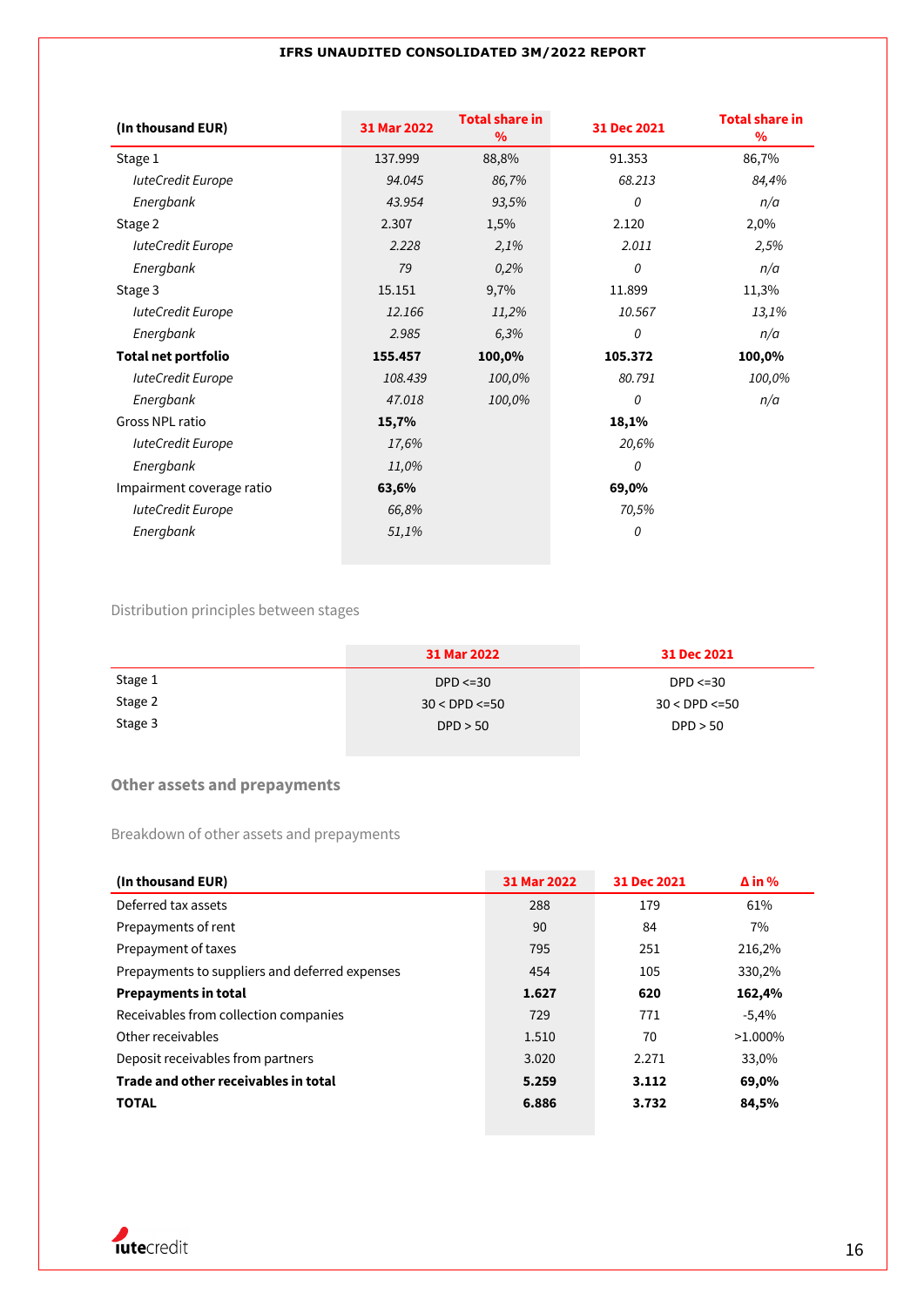#### **Liabilities**

As of 31 March 2022, total liabilities increased by 75,7% to 248.158 thousand EUR (31 December 2021: 141.102 thousand EUR). The change mainly relates to the acquisition of Energbank.

Breakdown of loans and borrowings

Loans and borrowings increased by 78,4% to 242.166 thousand EUR (31 December 2021: 135.710 thousand EUR), accounting for 97,6% of all liabilities (31 December 2021: 96,1%).

| (In thousand EUR)              | 31 Mar 2022                | 31 Dec 2021                | $\Delta$ in % |
|--------------------------------|----------------------------|----------------------------|---------------|
| Loans from investors           | 115.640                    | 10.287                     | $>1.000\%$    |
| Due date during next 12 months | 81.928                     | 3.351                      | $>1.000\%$    |
| luteCredit Europe              | 2.837                      | 3.351                      | $-18,1%$      |
| Energbank customer deposits    | 79.091                     | 0                          | n/a           |
| Due date after 12 months       | 33.712                     | 6.936                      | 386,0%        |
| <b>IuteCredit Europe</b>       | 11.373                     | 6.936                      | 7,4%          |
| Energbank customer deposits    | 22.339                     | 0                          | n/a           |
|                                |                            |                            |               |
| <b>Bond liabilities</b>        | 119.182                    | 119.408                    | $-0,2%$       |
| Due date during next 12 months | $\mathbf 0$                | 0                          | n/a           |
| Due date after 12 months       | 119.182                    | 119.408                    | $-0,2%$       |
| Lease liabilities              | 1.838                      | 1.765                      | 4,1%          |
| Due date during next 12 months | 848                        | 831                        | 2,0%          |
| Due date after 12 months       | 991                        | 934                        | 6,0%          |
| Accrued interest               | 5.506                      | 4.249                      | 29,6%         |
| <b>TOTAL</b>                   | 242.166                    | 135.710                    | 78,4%         |
| weighted average interest rate | 7,8%                       | 11,8%                      |               |
| currency                       | EUR, MDL, USD;<br>ALL; MKD | EUR, MDL, USD;<br>ALL; MKD |               |

Loans from investors in connection with the acquisition of Energbank increased to 115.640 thousand EUR (31 December 2021: 10.287 thousand EUR), of which 1.061 thousand EUR (31 December 2021: 908 thousand EUR) are accounted for by P2P loans from the Mintos platform. As of the acquisition of Energbank in February 2022 loans from investors include customer deposits and current customer bank accounts.

IuteCredit Finance S.a.r.l., wholly owned Luxembourg subsidiary of ICG, issued and placed in August 2019 40 million EUR senior secured bonds (Eurobond), with a maturity of 4 years and a coupon of 13%, guaranteed by ICG and its subsidiaries. In November 2020, a 10 million EUR tap at a price of 97% followed. After the tap issue, the total amount outstanding of IuteCredit's 13% corporate bonds 2019/2023 amounts to 50 million EUR. The bonds are listed on the Regulated Market Frankfurt of Stock Exchange.

At the end of September 2021, IuteCredit Finance S.a.r.l., wholly owned Luxembourg subsidiary of ICG, issued and at the beginning of October 2021 settled EUR 75 million senior secured corporate bonds with a maturity of 5 years and a coupon of 11% ISIN: XS2378483494). The bonds were subscribed by professional as well as retail investors and are listed on the Regulated Market of the Frankfurt Stock Exchange as well as on the Regulated Market of the Nasdaq Tallinn Stock Exchange.

As part of strategic acquisition plans, IuteCredit Europe acquired 86.8% of Moldovan Energbank of shares in 3M 2022 and submitted a mandatory takeover offer to minority shareholders at the end of the reporting period. IuteCredit plans to acquire the largest possible stake in the bank by purchasing shares at market conditions. Once the new members of the Bank's governing bodies seconded by IuteCredit are elected and approved by the National Bank of Moldova, IuteCredit will be able to exercise full operational control over the Bank.

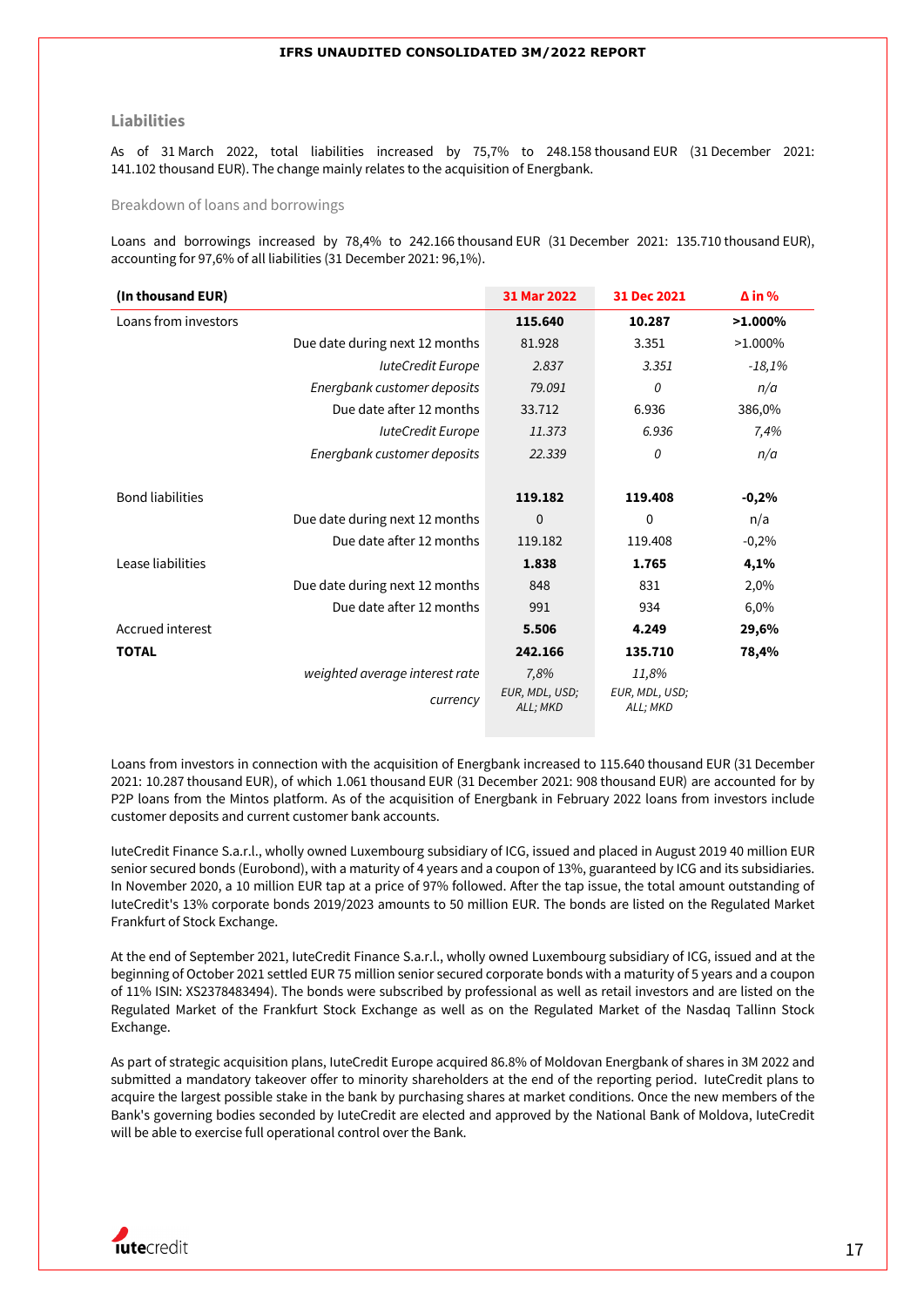## **Eurobond covenant ratios**

|                                                            | 31 Mar 2022 | 31 Dec 2021 | $\Delta$ in % |
|------------------------------------------------------------|-------------|-------------|---------------|
| Capitalization                                             |             |             |               |
| Capitalization ratio                                       | 32,2%       | 24,3%       | 32,5%         |
| (Equity/net loan portfolio)<br>Financial covenant at least | 15%         |             |               |
|                                                            |             |             |               |
|                                                            |             |             |               |
|                                                            | 3M/2022     | 3M/2021     | $\Delta$ in % |
| Profitability                                              |             |             |               |
| Interest coverage ratio (ICR), times                       | 1,78        | 1,6         | 9,6%          |
| (Adjusted EBITDA/interest expenses)                        |             |             |               |
| Financial covenant at least                                | 1,5         |             |               |

## Distribution of investor loan (Mintos)

|                         | <b>Mintos</b><br>loans |             |               |                | <b>Net loan portfolio</b>    |             |                            |
|-------------------------|------------------------|-------------|---------------|----------------|------------------------------|-------------|----------------------------|
| (In<br>thousand<br>EUR) | 31 Mar<br>2022         | 31 Dec 2021 | $\Delta$ in % | 31 Mar<br>2022 | <b>Total share</b><br>in $%$ | 31 Dec 2021 | <b>Total share</b><br>in % |
| Moldova                 | 230                    | 291         | $-21,0%$      | 39.714         | 0,6%                         | 40.353      | 0,7%                       |
| Energbank               | $\mathbf 0$            | 0           | n/a           | 47.018         | n/a                          | $\theta$    | n/a                        |
| Albania                 | 563                    | 305         | 84,6%         | 43.665         | 1,3%                         | 41.090      | 0,7%                       |
| Macedonia               | 268                    | 312         | $-14,1%$      | 20.419         | 1,3%                         | 19.967      | 1,6%                       |
| Bosnia                  | $\boldsymbol{0}$       | 0           | n/a           | 3.010          | 0,0%                         | 2.844       | n/a                        |
| <b>Bulgaria</b>         | 0                      | 0           | n/a           | 1.631          | 0,0%                         | 1.118       | n/a                        |
| Total                   | 1.061                  | 908         | 16,9%         | 155.457        | 0,9%                         | 105.372     | 0,9%                       |

## **Other liabilities**

## Breakdown of other liabilities

| (In thousand EUR)                   | 31 Mar 2022 | 31 Dec 2021 | $\Delta$ in % |
|-------------------------------------|-------------|-------------|---------------|
| Trade payables                      | 789         | 1.387       | $-43,1%$      |
| Payables to employees               | 495         | 466         | 6,3%          |
| Corporate income tax payables       | 127         | 638         | $-80,1%$      |
| Other tax payables                  | 798         | 882         | $-9,6%$       |
| Dealer loan liabilities             | 577         | 890         | $-35,2%$      |
| Over-/wrong payments from customers | 877         | 487         | 80,0%         |
| Other liabilities                   | 2.329       | 743         | 213,5%        |
| <b>TOTAL</b>                        | 5.992       | 5.493       | 9,1%          |

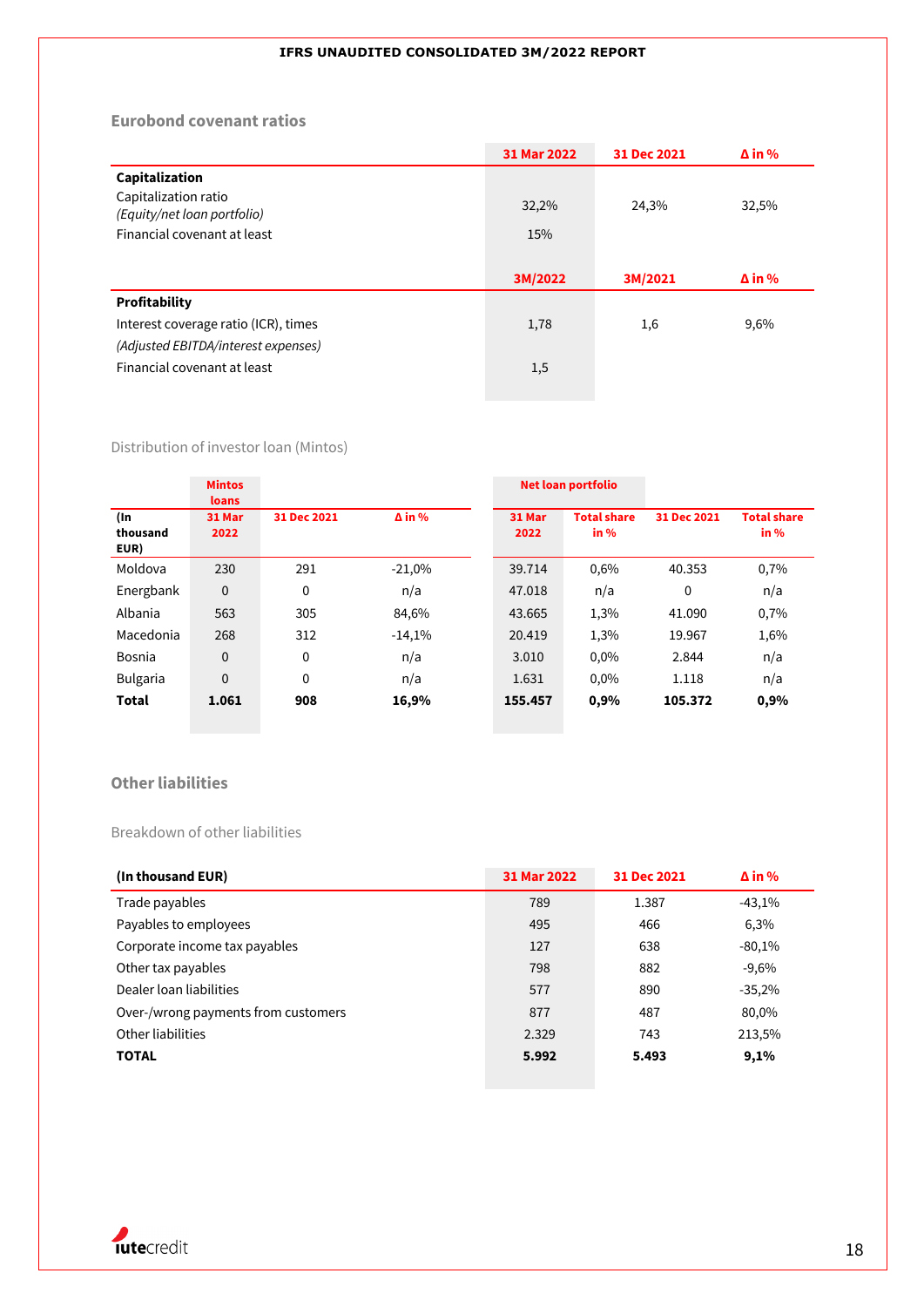### **Equity**

As of 31 March 2022, equity increased by 95,5% to 50.016 thousand EUR (31 December 2021: 25.584 thousand EUR), representing an equity to assets ratio of 16,8% (31 December 2021: 15,3%). The equity to net loan portfolio ratio increased to 32,2% (31 December 2021: 24,3%), reflecting the Group's strong capitalization, and exceeds IuteCredit Eurobond covenants of at least 15% significantly.

#### **Off-balance sheet arrangements**

Future receivable commission fees, guarantee fees, administration fees, collaterals of car loan credit and penalties (penalties are also called: secondary receivables) are not accounted in the Group's balance sheet, although the customers have a legally binding, irreversible obligation to pay those receivables in full according to the terms of signed loan agreements.

#### **Recent developments**

As part of strategic acquisition plans, IuteCredit Europe acquired 86.8% of Moldovan Energbank of shares in 3M 2022 and submitted a mandatory takeover offer to minority shareholders at the end of the reporting period. IuteCredit plans to acquire the largest possible stake in the bank by purchasing shares at market conditions. Once the new members of the Bank's governing bodies seconded by IuteCredit are elected and approved by the National Bank of Moldova, IuteCredit will be able to exercise full operational control over the Bank.

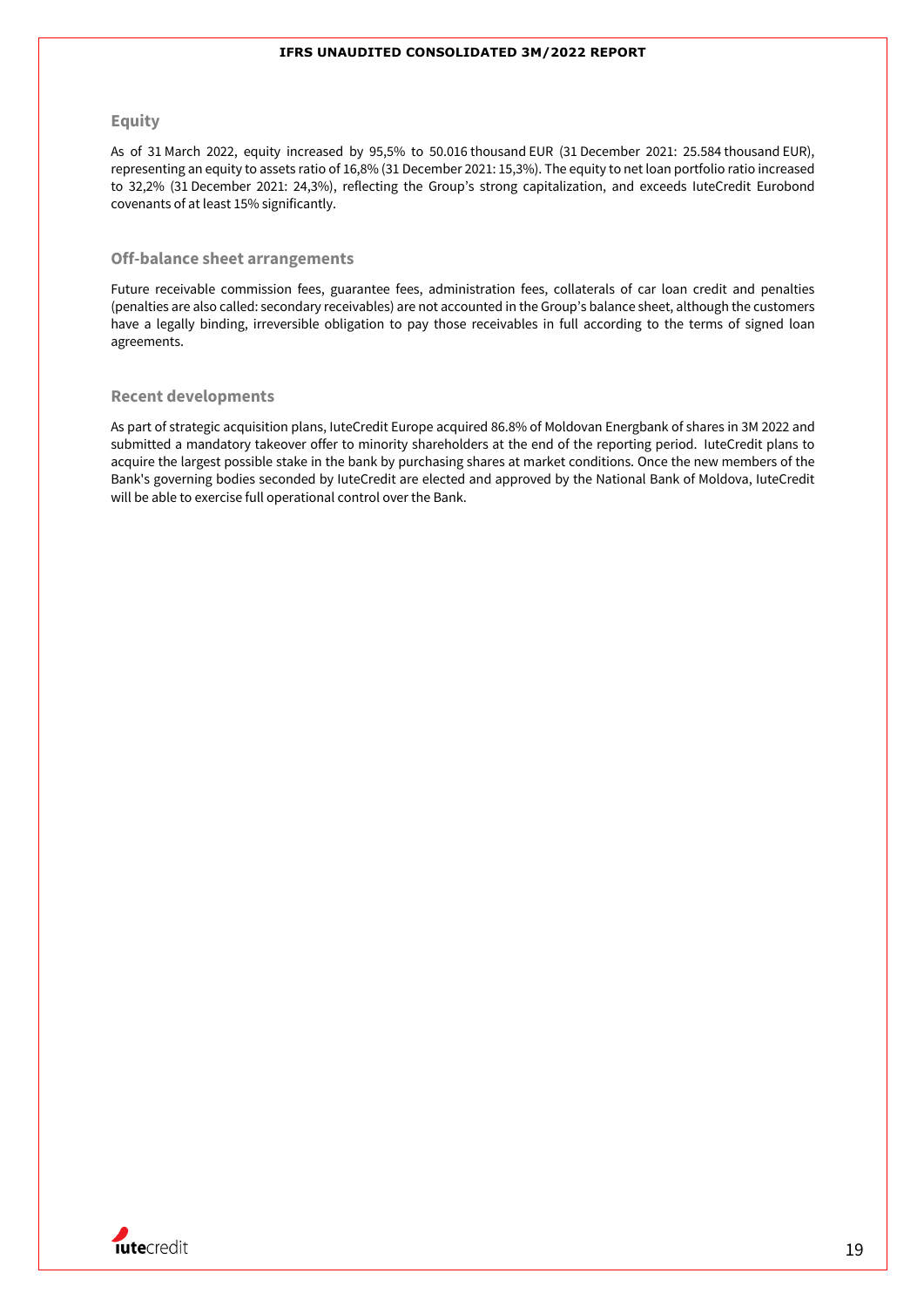## **FINANCIAL STATEMENTS**

**Consolidated statement of comprehensive income**

| (In thousand EUR)                                                                       | 3M/2022     | 3M/2021     | $\Delta$ in % |
|-----------------------------------------------------------------------------------------|-------------|-------------|---------------|
| Interest and similar income                                                             | 15.679      | 10.705      | 46,5%         |
| Interest and similar expense                                                            | $-4.463$    | $-3.207$    | 39,2%         |
| Net interest and commission fee income                                                  | 11.216      | 7.497       | 49,6%         |
| Loan administration fees and penalties                                                  | 1.996       | 2.385       | $-16,3%$      |
| Loan administration fees and penalties in total                                         | 1.996       | 2.385       | $-16,3%$      |
|                                                                                         |             |             |               |
| Other income                                                                            | 756         | 850         | $-11,2%$      |
| Allowances for loan impairment                                                          | $-3.635$    | $-4.083$    | $-11,0%$      |
| <b>Net operating income</b>                                                             | 10.333      | 6.651       | 55,4%         |
| Personnel expenses                                                                      | $-3.466$    | $-2.334$    | 48,5%         |
| Depreciation/amortization charge                                                        | $-1.074$    | $-608$      | 76,4%         |
| Other operating expenses                                                                | $-3.800$    | $-2.430$    | 56,4%         |
| <b>Total operating expenses</b>                                                         | $-8.340$    | $-5.372$    | 55,2%         |
| Net gains/losses from financial assets measured at fair value                           | $\mathbf 0$ | $\mathbf 0$ | n/a           |
| Net income from subsidiaries using equity method                                        | 10.561      | 0           | n/a           |
| Foreign exchange gains/losses                                                           | $-188$      | -183        | 3,0%          |
| <b>Net financial result</b>                                                             | 10.373      | -183        | n/a           |
|                                                                                         |             |             |               |
| <b>Profit before tax</b>                                                                | 12.366      | 1.096       | $>1.000\%$    |
| Income tax expense                                                                      | $-183$      | $-26$       | 598,1%        |
| Profit for the reporting period                                                         | 12.183      | 1.069       | $>1.000\%$    |
| Other comprehensive income                                                              |             |             |               |
| Other comprehensive income to be classified to profit or loss<br>in subsequent periods: |             |             |               |
| Exchange differences on translation of foreign operations                               | $-723$      | -58         | $>1.000\%$    |
| Other comprehensive income total                                                        | 11.460      | 1.012       | $>1.000\%$    |
| Profit attributable to:                                                                 |             |             |               |
| Equity holders of the parent                                                            | 11.913      | 1.012       | $>1.000\%$    |
| Equity holders of minority                                                              | 270         | 0           | n/a           |
| Total comprehensive income attributable to:                                             |             |             |               |
| Equity holders of the parent                                                            | 11.190      | 1.012       | $>1.000\%$    |
| Equity holders of minority                                                              | 270         | 0           | n/a           |
|                                                                                         |             |             |               |

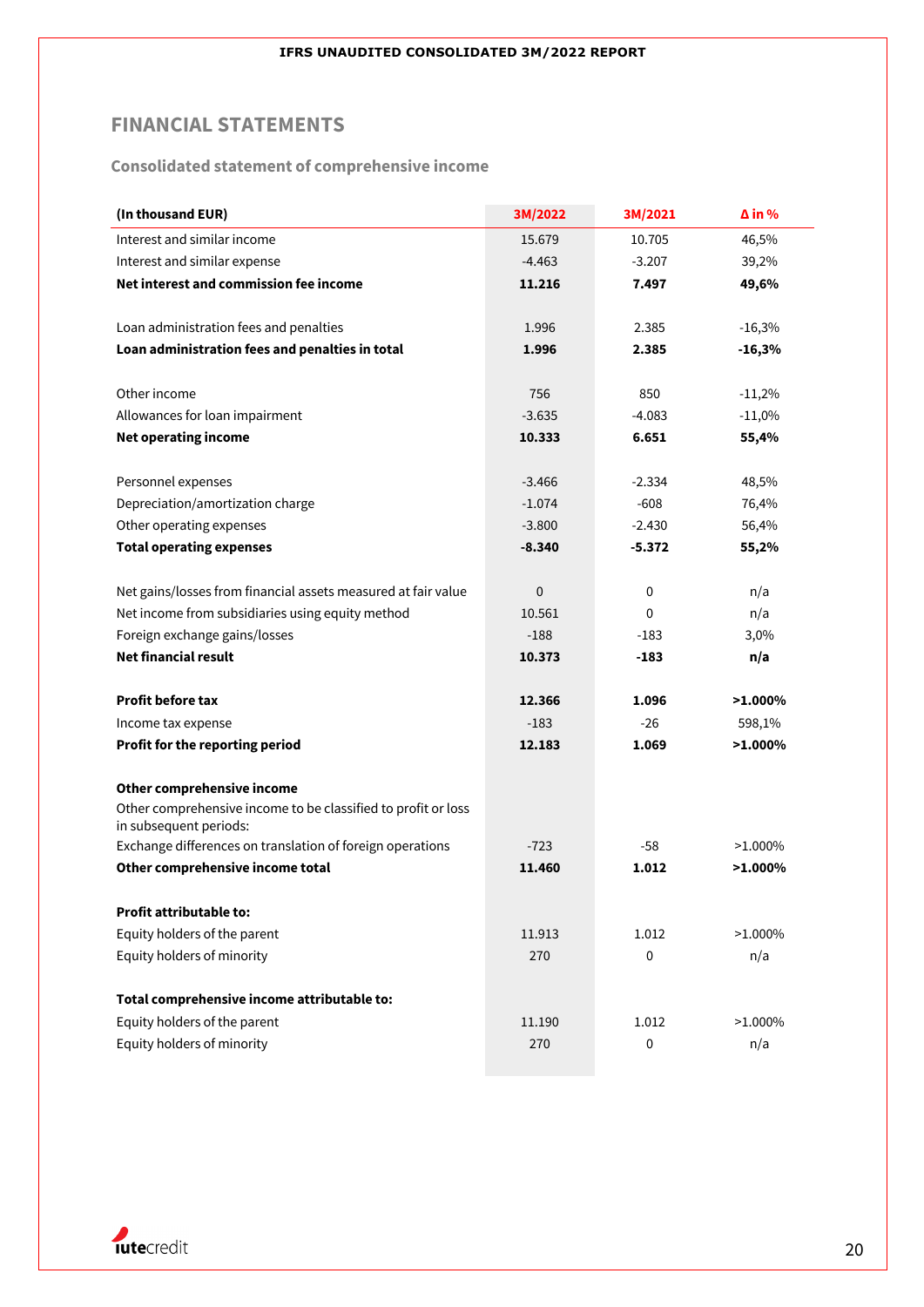**IuteCredit Europe statement of comprehensive income**

| (In thousand EUR)                                             | 3M/2022   | 3M/2021  | $\Delta$ in % |
|---------------------------------------------------------------|-----------|----------|---------------|
| Interest and similar income                                   | 13.058    | 10.705   | 22,0%         |
| Interest and similar expense                                  | $-4.253$  | $-3.207$ | 32,6%         |
| Net interest and commission fee income                        | 8.804     | 7.497    | 17,4%         |
|                                                               |           |          |               |
| Loan administration fees and penalties                        | 1.996     | 2.385    | $-16,3%$      |
| Loan administration fees and penalties in total               | 1.996     | 2.385    | $-16,3%$      |
|                                                               |           |          |               |
| Other income                                                  | 892       | 850      | 4,9%          |
| Allowances for loan impairment                                | $-3.682$  | $-4.083$ | $-9,8%$       |
| <b>Net operating income</b>                                   | 8.011     | 6.651    | 20,5%         |
|                                                               |           |          |               |
| Personnel expenses                                            | $-2.553$  | $-2.334$ | 9,4%          |
| Depreciation/amortization charge                              | $-955$    | $-608$   | 57,0%         |
| Other operating expenses                                      | $-3.535$  | $-2.430$ | 45,5%         |
| <b>Total operating expenses</b>                               | $-7.042$  | $-5.372$ | 31,1%         |
|                                                               |           |          |               |
| Net gains/losses from financial assets measured at fair value | $\pmb{0}$ | 0        | n/a           |
| Net income from subsidiaries using equity method              | 10.561    |          | n/a           |
| Foreign exchange gains/losses                                 | $-243$    | $-183$   | 32,7%         |
| <b>Net financial result</b>                                   | 10.319    | $-183$   | n/a           |
| <b>Profit before tax</b>                                      | 11.287    | 1.096    | 930,3%        |
| Income tax expense                                            | $-121$    | $-26$    | 360,1%        |
| Profit for the reporting period                               | 11.166    | 1.069    | 944,3%        |
|                                                               |           |          |               |
| Other comprehensive income                                    |           |          |               |
| Other comprehensive income to be classified to profit or loss |           |          |               |
| in subsequent periods:                                        |           |          |               |
| Exchange differences on translation of foreign operations     | $-591$    | $-58$    | 927,2%        |
| Other comprehensive income total                              | 10.576    | 1.012    | 945,3%        |
| <b>Profit attributable to:</b>                                |           |          |               |
| <b>Equity holders</b>                                         | 10.576    | 1.012    | 945,3%        |
| Total comprehensive income attributable to:                   |           |          |               |
| Equity holders                                                | 10.576    | 1.012    | 945,3%        |
|                                                               |           |          |               |

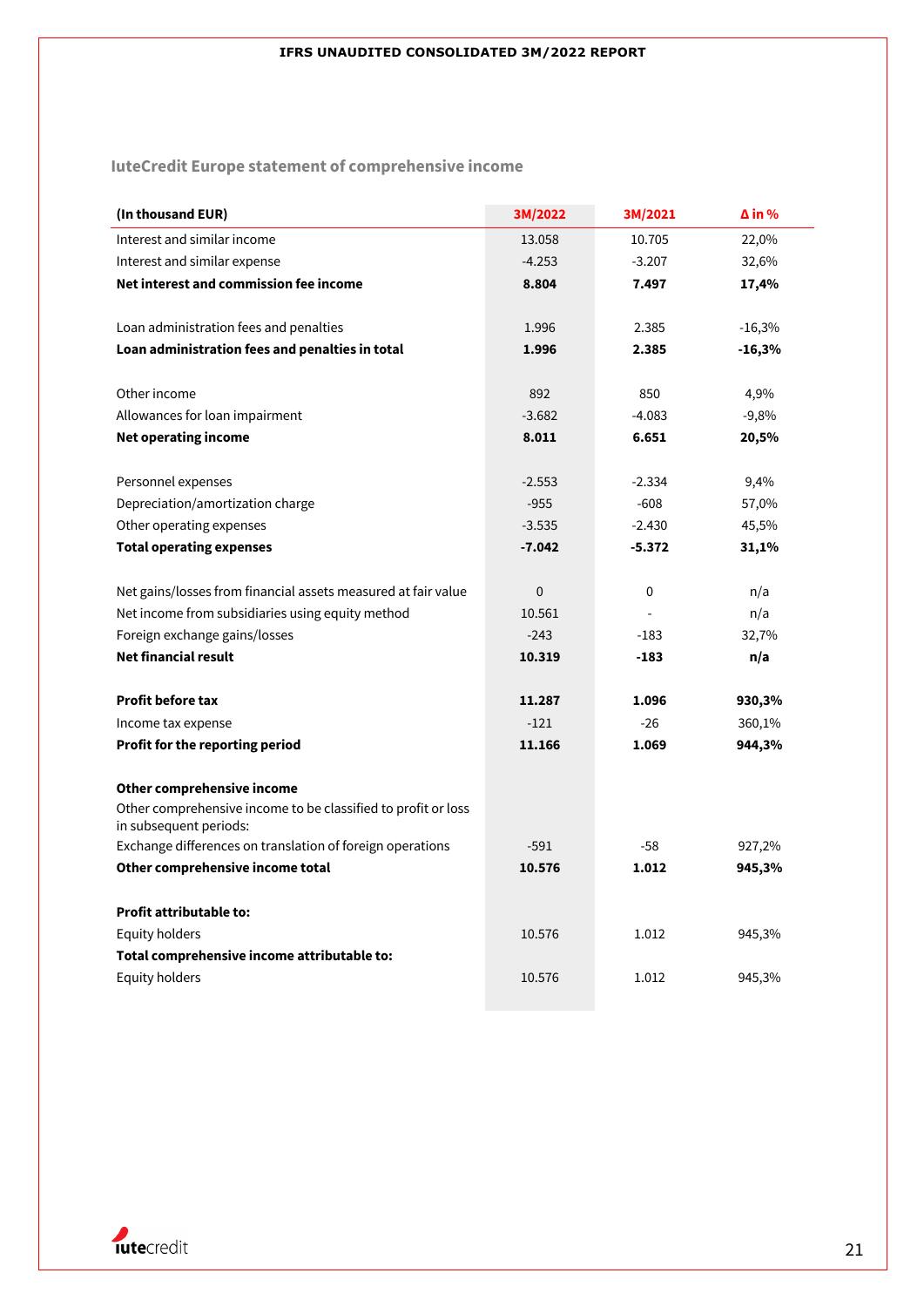**Energbank statement of comprehensive income**

| (In thousand EUR)                               | 3M/2022      | 3M/2021     | $\Delta$ in % |
|-------------------------------------------------|--------------|-------------|---------------|
| Interest and similar income                     | 3.761        | 2.581       | 45,7%         |
| Interest and similar expense                    | $-312$       | $-297$      | 5,1%          |
| Net interest and commission fee income          | 3.449        | 2.284       | 51,0%         |
|                                                 |              |             |               |
| Loan administration fees and penalties          | $\mathbf{0}$ | $\mathbf 0$ | n/a           |
| Loan administration fees and penalties in total | $\mathbf 0$  | 0           | n/a           |
|                                                 |              |             |               |
| Other income                                    | $-146$       | $-114$      | 28,1%         |
| Allowances for loan impairment                  | 59           | 14          | 321,4%        |
| Net operating income                            | 3.362        | 2.184       | 53,9%         |
|                                                 |              |             |               |
| Personnel expenses                              | $-1.418$     | $-1.274$    | 11,3%         |
| Depreciation/amortization charge                | $-159$       | $-147$      | 8,2%          |
| Other operating expenses                        | $-464$       | $-414$      | 12,1%         |
| <b>Total operating expenses</b>                 | $-2.041$     | $-1.835$    | 11,2%         |
|                                                 |              |             |               |
| Foreign exchange gains/losses                   | 21           | $-2$        | n/a           |
| <b>Net financial result</b>                     | 21           | $-2$        | n/a           |
| <b>Profit before tax</b>                        | 1.342        | 347         | 286,7%        |
|                                                 | $-91$        | $-46$       |               |
| Income tax expense                              |              |             | 97,8%         |
| Profit for the reporting period                 | 1.251        | 301         | 315,6%        |
|                                                 |              |             |               |

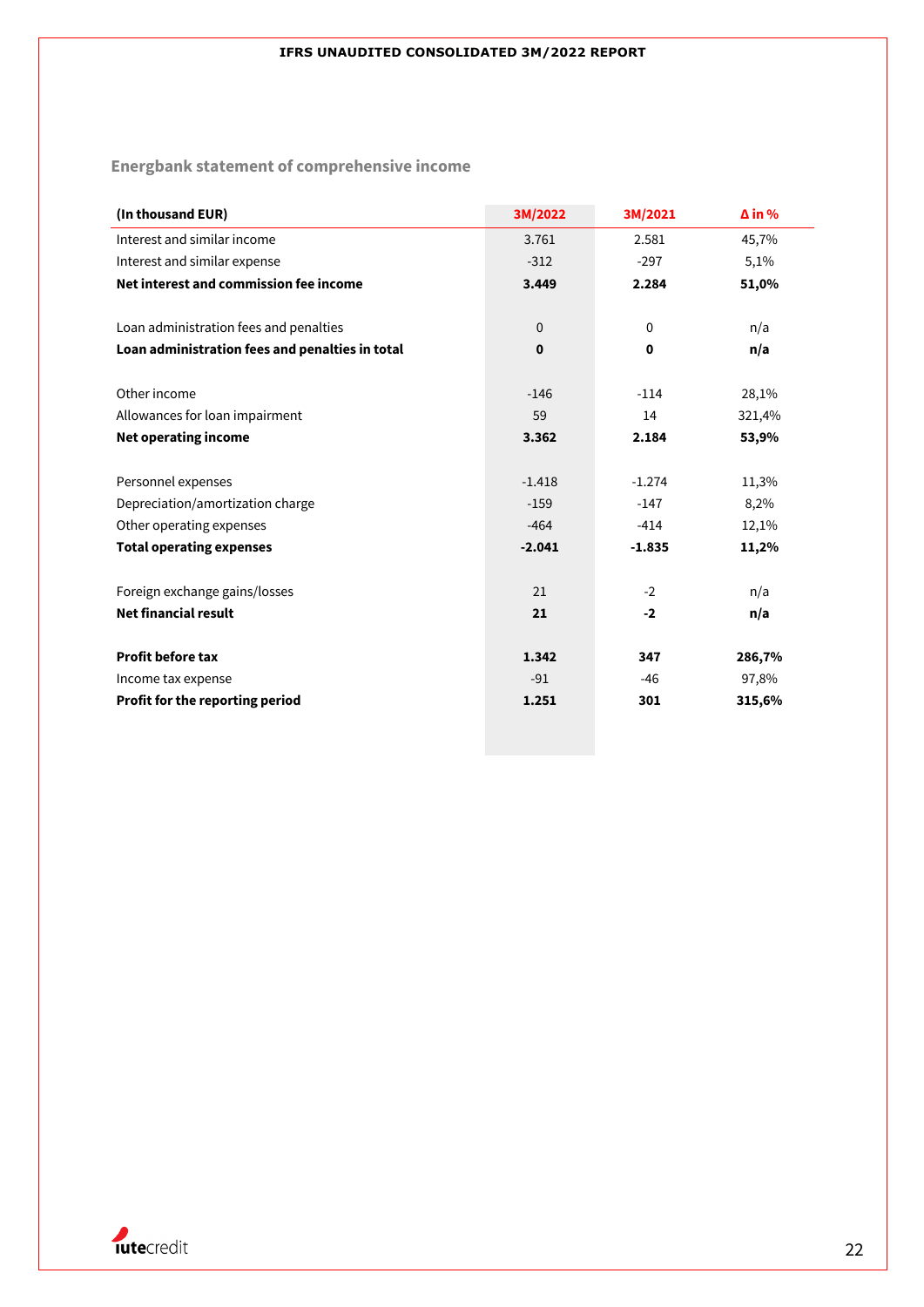## **Consolidated statement of financial position**

| (In thousand EUR)                       | 31 Mar 2022 | 31 Dec 2021 | $\Delta$ in % |
|-----------------------------------------|-------------|-------------|---------------|
| <b>ASSETS</b>                           |             |             |               |
| Cash and cash equivalents               | 70.629      | 46.324      | 52,5%         |
| Loans to customers                      | 155.457     | 105.372     | 47,5%         |
| Prepayments                             | 1.627       | 620         | 162,4%        |
| Other assets                            | 5.259       | 3.112       | 69,0%         |
| Other financial investments             | 49.590      | 2.755       | $>1.000\%$    |
| Property, plant and equipment           | 7.088       | 1.076       | 558,7%        |
| Right-of-use assets                     | 1.678       | 1.587       | 5,7%          |
| Intangible assets                       | 6.846       | 5.939       | 15,3%         |
| <b>Total assets</b>                     | 298.174     | 166.786     | 78,8%         |
|                                         |             |             |               |
| <b>LIABILITIES AND EQUITY</b>           |             |             |               |
| <b>Liabilities</b>                      |             |             |               |
| Loans and bonds from investors          | 240.328     | 133.945     | 79,4%         |
| Lease liabilities                       | 1.838       | 1.765       | 4,2%          |
| Trade and other payables                | 789         | 1.387       | $-43,1%$      |
| Current income tax liabilities          | 127         | 638         | $-80,1%$      |
| Deferred tax liabilities                | 798         | 882         | $-9,5%$       |
| Other liabilities                       | 4.278       | 2.586       | 65,4%         |
| <b>Total liabilities</b>                | 248.158     | 141.202     | 75,7%         |
|                                         |             |             |               |
| <b>Equity</b>                           |             |             |               |
| Minority share                          | 5.837       | $\mathbf 0$ | n/a           |
| Share capital                           | 10.000      | 10.000      | 0,0%          |
| Legal reserve                           | 799         | 799         | n/a           |
| Revaluation reserve                     | 780         | 0           | n/a           |
| Unrealized foreign exchange differences | $-1.233$    | $-510$      | 141,8%        |
| Retained earnings                       | 33.833      | 15.295      | 121,2%        |
| <b>Total equity</b>                     | 50.016      | 25.584      | 95,5%         |
|                                         |             |             |               |
| <b>Total equity and liabilities</b>     | 298.174     | 166.786     | 78,8%         |

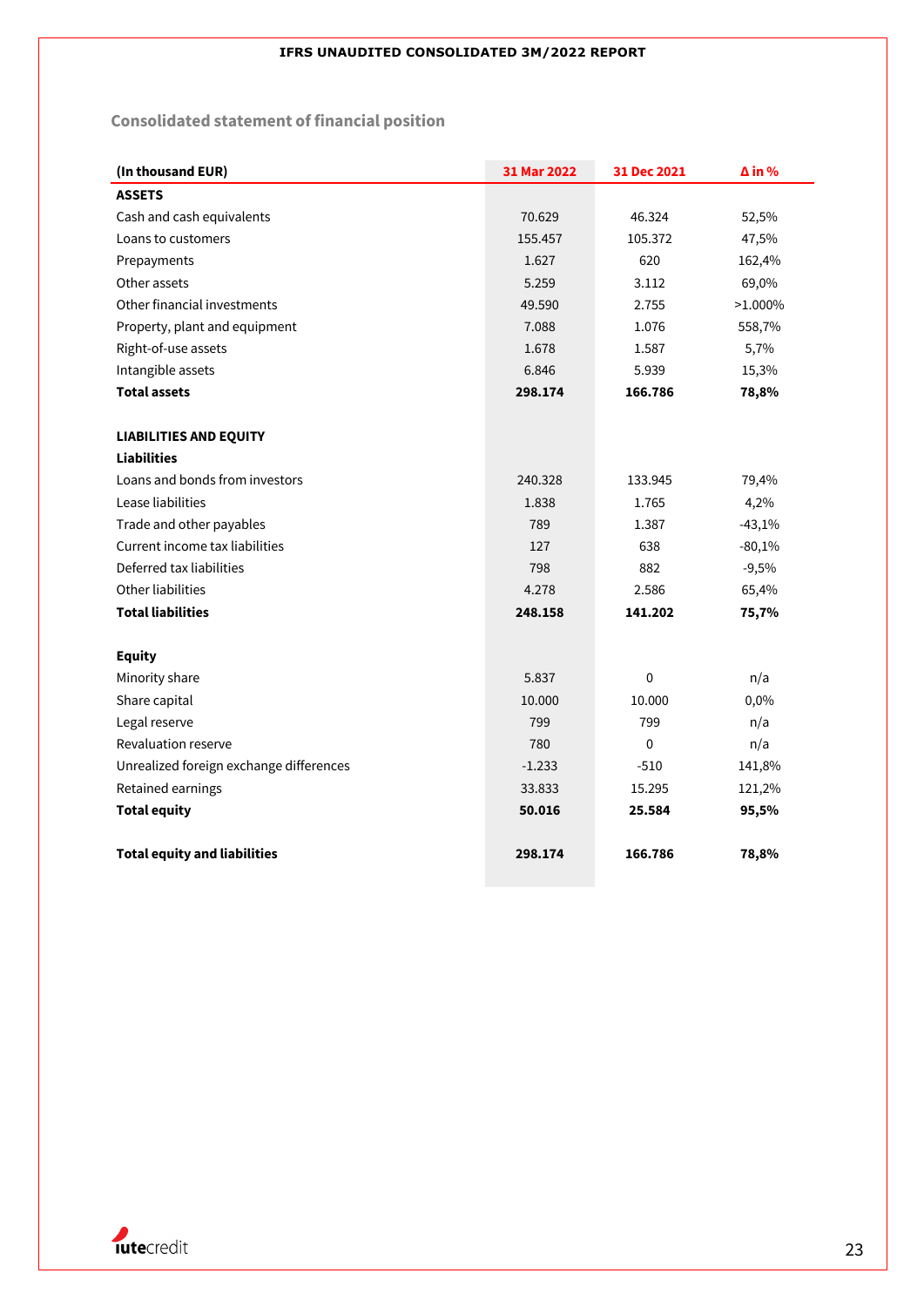## **IuteCredit statement of financial position**

| (In thousand EUR)                       | 31 Mar 2022 | 31 Dec 2021 | $\Delta$ in % |
|-----------------------------------------|-------------|-------------|---------------|
| <b>ASSETS</b>                           |             |             |               |
| Cash and cash equivalents               | 18.020      | 46.324      | $-61,1%$      |
| Loans to customers                      | 108.439     | 105.372     | 2,9%          |
| Prepayments                             | 1.233       | 620         | 98,9%         |
| Other assets                            | 3.820       | 3.112       | 22,7%         |
| Other financial investments             | 35.830      | 2.755       | $>1.000\%$    |
| Property, plant and equipment           | 1.132       | 1.076       | 5,2%          |
| Right-of-use assets                     | 1.395       | 1.587       | $-12,1%$      |
| Intangible assets                       | 6.280       | 5.939       | 5,7%          |
| <b>Total assets</b>                     | 176.149     | 166.786     | 5,6%          |
|                                         |             |             |               |
| <b>LIABILITIES AND EQUITY</b>           |             |             |               |
| <b>Liabilities</b>                      |             |             |               |
| Loans and bonds from investors          | 134.608     | 133.944     | 0,5%          |
| Lease liabilities                       | 1.550       | 1.765       | $-12,2%$      |
| Trade and other payables                | 730         | 1.387       | $-47,3%$      |
| Current income tax liabilities          | 0           | 638         | n/a           |
| Deferred tax liabilities                | 790         | 882         | $-10,4%$      |
| Other liabilities                       | 2.310       | 2.586       | $-10,7%$      |
| <b>Total liabilities</b>                | 139.989     | 141.202     | $-0,9%$       |
|                                         |             |             |               |
| <b>Equity</b>                           |             |             |               |
| Share capital                           | 10.000      | 10.000      | n/a           |
| Legal reserve                           | 799         | 799         | n/a           |
| Unrealized foreign exchange differences | $-1.100$    | $-510$      | 115,9%        |
| Retained earnings                       | 26.462      | 15.295      | 73,0%         |
| <b>Total equity</b>                     | 36.160      | 25.585      | 41,3%         |
| <b>Total equity and liabilities</b>     | 176.149     | 166.786     | 5,6%          |

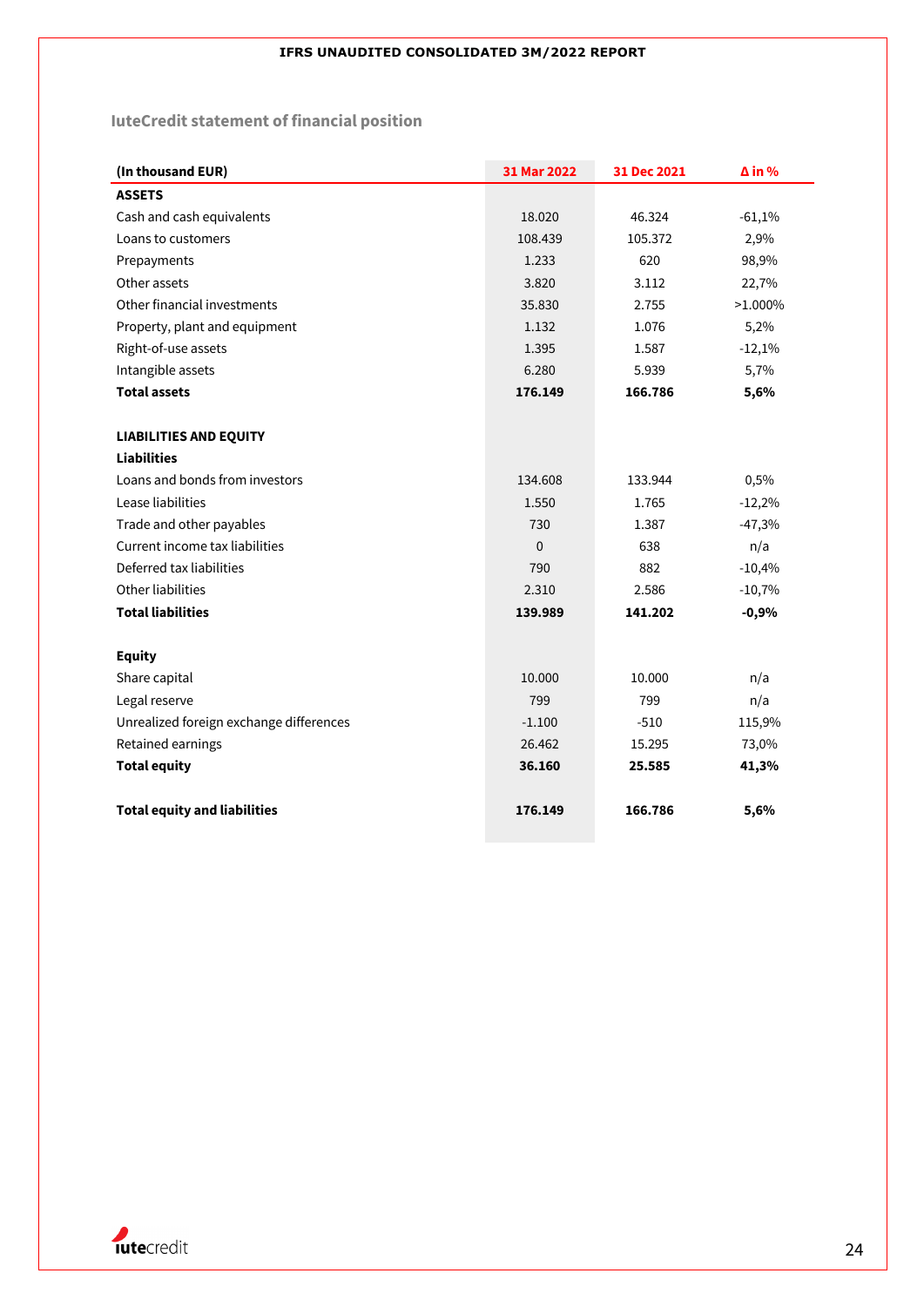# **Energbank statement of financial position**

| (In thousand EUR)                   | 31 Mar 2022 | 31 Dec 2021 | ∆ in %   |
|-------------------------------------|-------------|-------------|----------|
| <b>ASSETS</b>                       |             |             |          |
| Cash and cash equivalents           | 52.609      | 48.775      | 7,9%     |
| Loans to customers                  | 47.018      | 46.907      | 0,2%     |
| Prepayments                         | 393         | 90          | 336,7%   |
| Other assets                        | 1.423       | 1.052       | 35,3%    |
| Other financial investments         | 42.970      | 43.961      | $-2,3%$  |
| Property, plant and equipment       | 5.956       | 5.970       | $-0,2%$  |
| Right-of-use assets                 | 283         | 399         | $-29,1%$ |
| Intangible assets                   | 567         | 533         | 6,4%     |
| <b>Total assets</b>                 | 151.219     | 147.687     | 2,4%     |
|                                     |             |             |          |
| <b>LIABILITIES AND EQUITY</b>       |             |             |          |
| <b>Liabilities</b>                  |             |             |          |
| Loans and bonds from investors      | 105.720     | 112.349     | $-5,9%$  |
| Lease liabilities                   | 289         | 267         | 8,2%     |
| Trade and other payables            | 59          | 6           | 883,3%   |
| Current income tax liabilities      | 127         | 79          | 60,8%    |
| Deferred tax liabilities            | 190         | 193         | $-1,6%$  |
| Other liabilities                   | 1.785       | 742         | 140,6%   |
| <b>Total liabilities</b>            | 108.170     | 113.636     | $-4,8%$  |
| <b>Equity</b>                       |             |             |          |
| Share capital                       | 5.010       | 5.010       | n/a      |
| Own shares                          | $\mathbf 0$ | $-2.460$    | n/a      |
| Share premium                       | 5.826       | 0           | n/a      |
| Legal reserve                       | 490         | 490         | n/a      |
| Revaluation reserve                 | 780         | 794         | $-1,8%$  |
| Foreign currency exchange reserve   | $-109$      | $-325$      | $-66,5%$ |
| Other reserves                      | 4.037       | 5.126       | $-21,2%$ |
| Retained earnings                   | 26.906      | 25.416      | 5,9%     |
| <b>Total equity</b>                 | 42.940      | 34.051      | 26,1%    |
|                                     |             |             |          |
| <b>Total equity and liabilities</b> | 151.110     | 147.687     | 2,3%     |

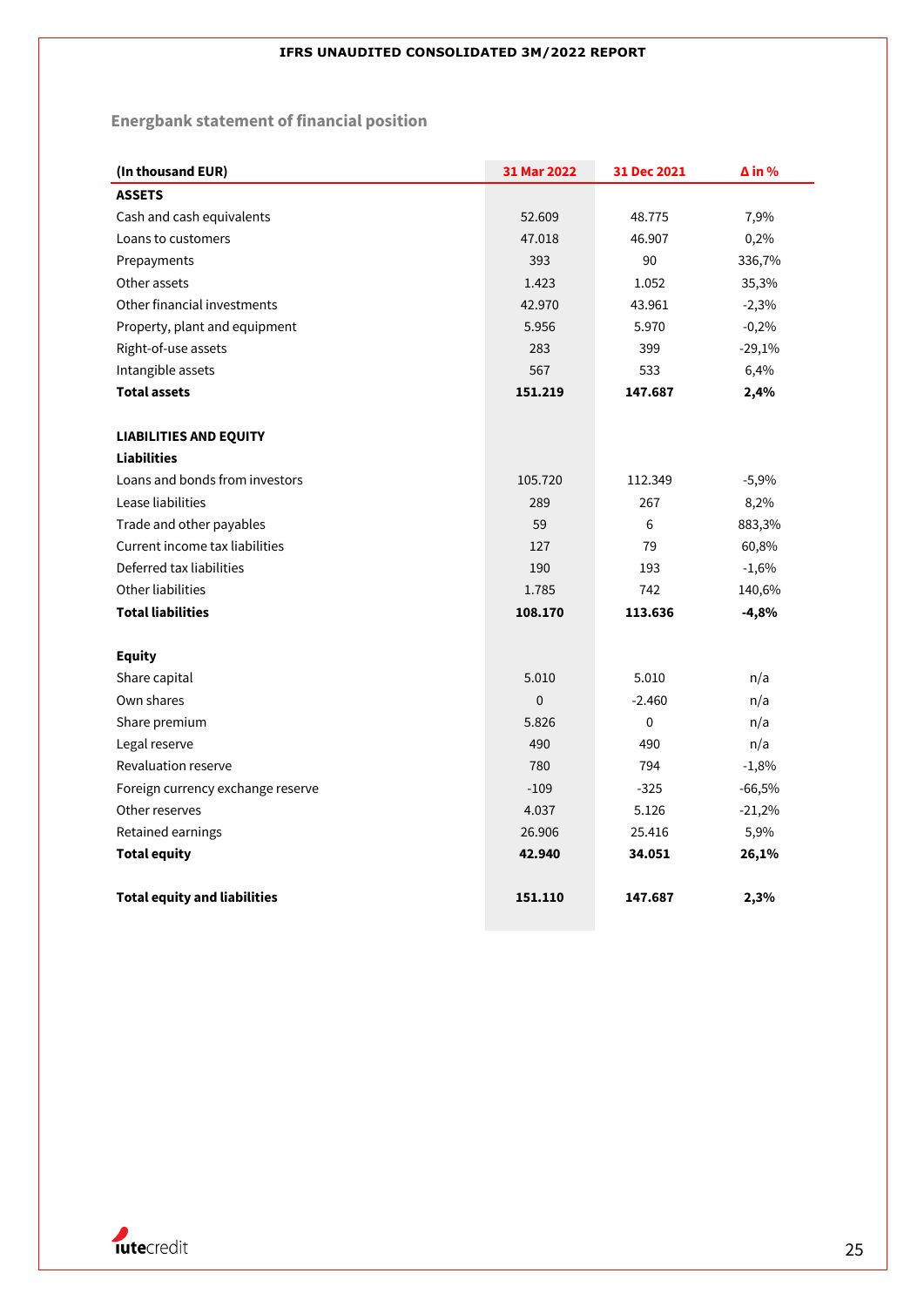## **Consolidated statement of cash flows**

| (In thousand EUR)                                                  | 3M/2022       | 3M/2021        | $\Delta$ in % |
|--------------------------------------------------------------------|---------------|----------------|---------------|
| Paid prepayments (-)                                               | $-6.297$      | $-4.049$       | 55,5%         |
| Received pre- and overpayments (+)                                 | 10.933        | 8.700          | 25,7%         |
| Paid trade payables outside the Group (-)                          | $-6.714$      | $-4.395$       | 52,8%         |
| Received debts from buyers and received other claims (+)           | 473           | 143            | 231,2%        |
| Received from collection companies (+)                             | 7.559         | 5.633          | 34,2%         |
| Paid net salaries (-)                                              | $-2.270$      | $-1.561$       | 45,5%         |
| Paid tax liabilities, exc. CIT (-)                                 | $-1.902$      | $-1.342$       | 41,8%         |
| Corporate income tax paid (-)                                      | $-665$        | $-508$         | 31,0%         |
| Paid out to customers outside the Group (-)                        | $-55.697$     | $-15.597$      | 257,1%        |
| Change in MasterCard settlement account (+/-)                      | $-2.972$      | $-3.562$       | $-16,6%$      |
| Principal repayments from customers outside the Group (+)          | 34.246        | 7.697          | 344,9%        |
| Loan principal repayments from customers related to MasterCard (+) | 4.699         | 2.357          | 99,3%         |
| Interest, commission and other fees received outside the Group (+) | 8.136         | 4.506          | 80,6%         |
| <b>NET CASH FLOWS FROM OPERATING ACTIVITIES</b>                    | $-10.471$     | $-1.977$       | 429,7%        |
| Purchase of fixed assets outside the Group, incl. prepayments (-)  | $-995$        | -56            | $>1.000\%$    |
| Net cash flow from acquisition of subsidiaries (+)                 | 44.771        | 0              | n/a           |
| Payments for other financial investments (-)                       | $-22.303$     | $-170$         | $>1.000\%$    |
| Receipts from other financial investments (+)                      | 17.246        | 3.745          | $>1.000\%$    |
| <b>NET CASH FLOWS FROM INVESTING ACTIVITIES</b>                    | 38.719        | 3.519          | $>1.000\%$    |
| Loans received from investors outside the Group (+)                | 1.338         | 9.540          | $-86,0%$      |
| Repaid loans to investors outside the Group (-)                    | $-1.109$      | $-10.388$      | $-89,3%$      |
| Principal payments of financial lease contracts (-)                | $-307$        | $-232$         | 32,5%         |
| Interests paid outside the Group (-)                               | $-3.691$      | $-3.961$       | $-6,8%$       |
| Dividends paid outside the Group (-)                               | 0             | $-500$         | n/a           |
| Receipts from other financing activities                           | 1             | 0              | n/a           |
| <b>NET CASH FLOWS FROM FINANCING ACTIVITIES</b>                    | $-3.767$      | -5.540         | $-32,0%$      |
| <b>Change in cash and cash equivalents</b>                         | 24.481        | $-3.998$       | n/a           |
| Cash and cash equivalents at the beginning of the period           | 46.324        | 19.453         | 138,1%        |
| Change in cash and cash equivalents                                | 24.481        | $-3.998$       | n/a           |
| Net foreign exchange difference                                    | $-176$        | $11\,$         | n/a           |
| Cash and cash equivalents at the end of the period                 | 70.629        | 15.466         | 356,7%        |
| Cash and cash equivalents comprise                                 | 31Mar<br>2022 | 31 Mar<br>2021 | $\Delta$ in % |
| Cash on hand                                                       | 12.503        | 415            | $>1.000\%$    |
| Non-restricted current account                                     | 58.126        | 15.052         | 286,17%       |

The table has been amended compared to the previously published version due to errors in the labeling, i.e., "net cash flow from acquisition of subsidiaries" instead of "received from the sale of fixed assets outside the Group".

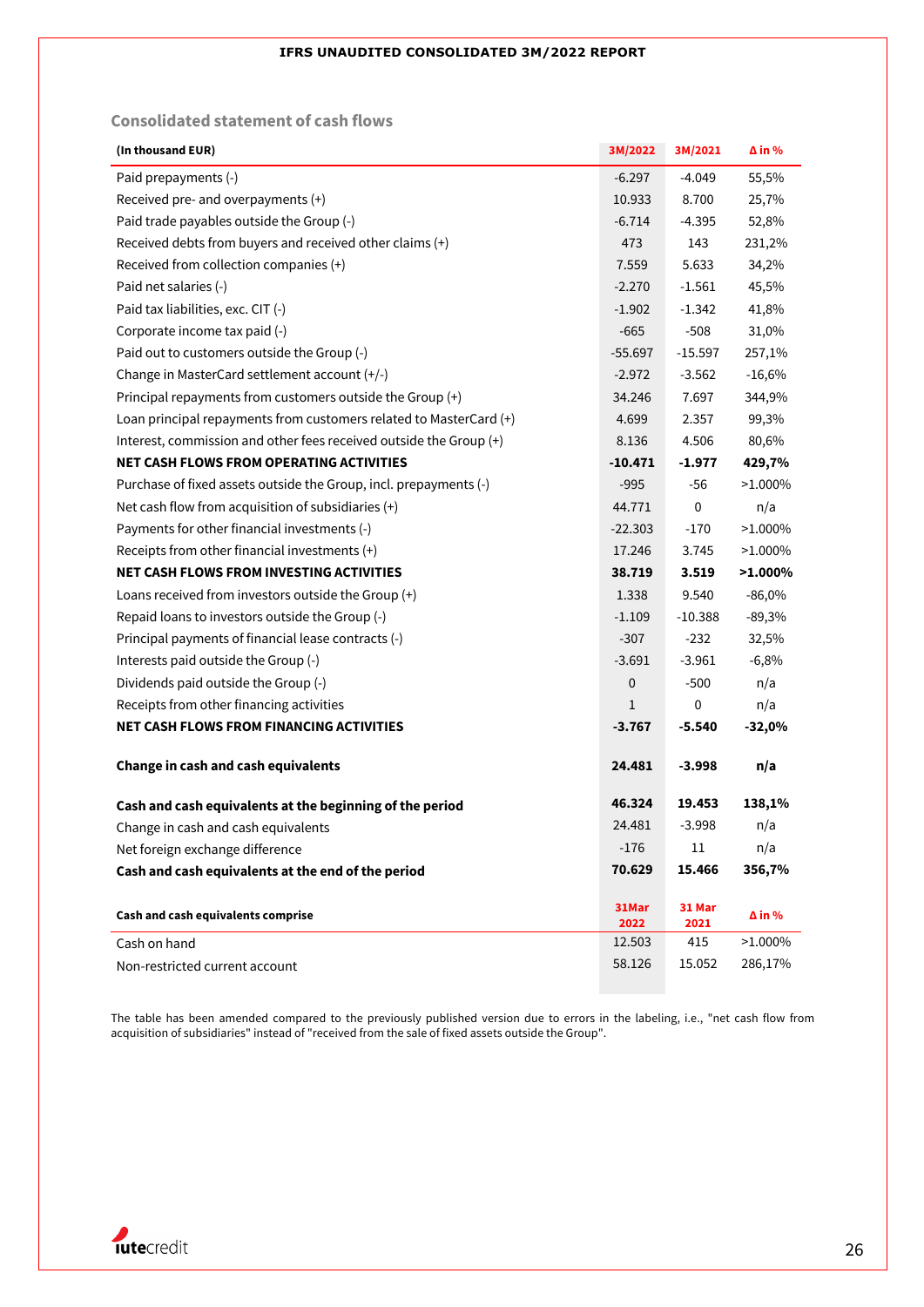# **IuteCredit statement of changes in equity**

| (In thousand EUR)                       | <b>Share</b><br>capital | Legal<br>reserve | <b>Share</b><br>premium | <b>Unrealized</b><br>foreign<br>exchange<br>differences | <b>Retained</b><br>earnings | <b>Total</b> |
|-----------------------------------------|-------------------------|------------------|-------------------------|---------------------------------------------------------|-----------------------------|--------------|
| 01/01/21                                | 10.000                  | 537              | $\mathbf 0$             | $-1.689$                                                | $\mathbf 0$                 | 12.639       |
| Profit for the year                     | 0                       | $\mathbf 0$      | $\mathbf 0$             | $\mathbf 0$                                             | $\mathbf 0$                 | 1.069        |
| Other comprehensive income              |                         |                  |                         |                                                         |                             |              |
| Foreign currency translation            | $\Omega$                | $\Omega$         | $\mathbf 0$             | $-58$                                                   | $\Omega$                    | $\mathbf 0$  |
| <b>Total comprehensive income</b>       | 0                       | 0                | $\mathbf 0$             | $-58$                                                   | $\mathbf 0$                 | 1.069        |
| Contribution to share capital           | 0                       | 0                | 0                       | 0                                                       | $\Omega$                    | $\Omega$     |
| <b>Dividends</b>                        | 0                       | 0                | 0                       | 0                                                       | $\mathbf 0$                 | $-500$       |
| 31/03/21                                | 10.000                  | 537              | 0                       | $-1.747$                                                | $\mathbf 0$                 | 13.208       |
|                                         |                         |                  |                         |                                                         |                             |              |
| 01/01/22                                | 10.000                  | 799              | $\mathbf 0$             | $-510$                                                  | $\mathbf 0$                 | 15.296       |
| <b>Profit for the period</b>            | 0                       | $\mathbf 0$      | $\mathbf 0$             | $\mathbf 0$                                             | $\mathbf 0$                 | 11.913       |
| Other comprehensive income              |                         |                  |                         |                                                         |                             |              |
| Foreign currency translation            | 0                       | 0                | 0                       | $-723$                                                  | $\Omega$                    | $\mathbf 0$  |
| Revaluation reserve of financial assets | 0                       | 0                | 0                       | 0                                                       | 780                         | $\mathbf 0$  |
| <b>Total comprehensive income</b>       | 0                       | 0                | $\mathbf 0$             | $-723$                                                  | 780                         | 11.913       |
| Acquisition of subsidiary               | 0                       | 0                | 0                       | 0                                                       | $\Omega$                    | 6.767        |
| Acquisition of non-controlling interest | $\Omega$                | 0                | 0                       | 0                                                       | $\Omega$                    | $-143$       |
| Allocation to reserves                  | $\Omega$                | $\Omega$         | 0                       | $\mathbf 0$                                             | $\Omega$                    | $\mathbf 0$  |
| <b>Dividends</b>                        | 0                       | 0                | $\mathbf 0$             | 0                                                       | $\mathbf 0$                 | $\mathbf 0$  |
| 31/03/22                                | 10.000                  | 799              | 0                       | $-1.233$                                                | 780                         | 33.833       |

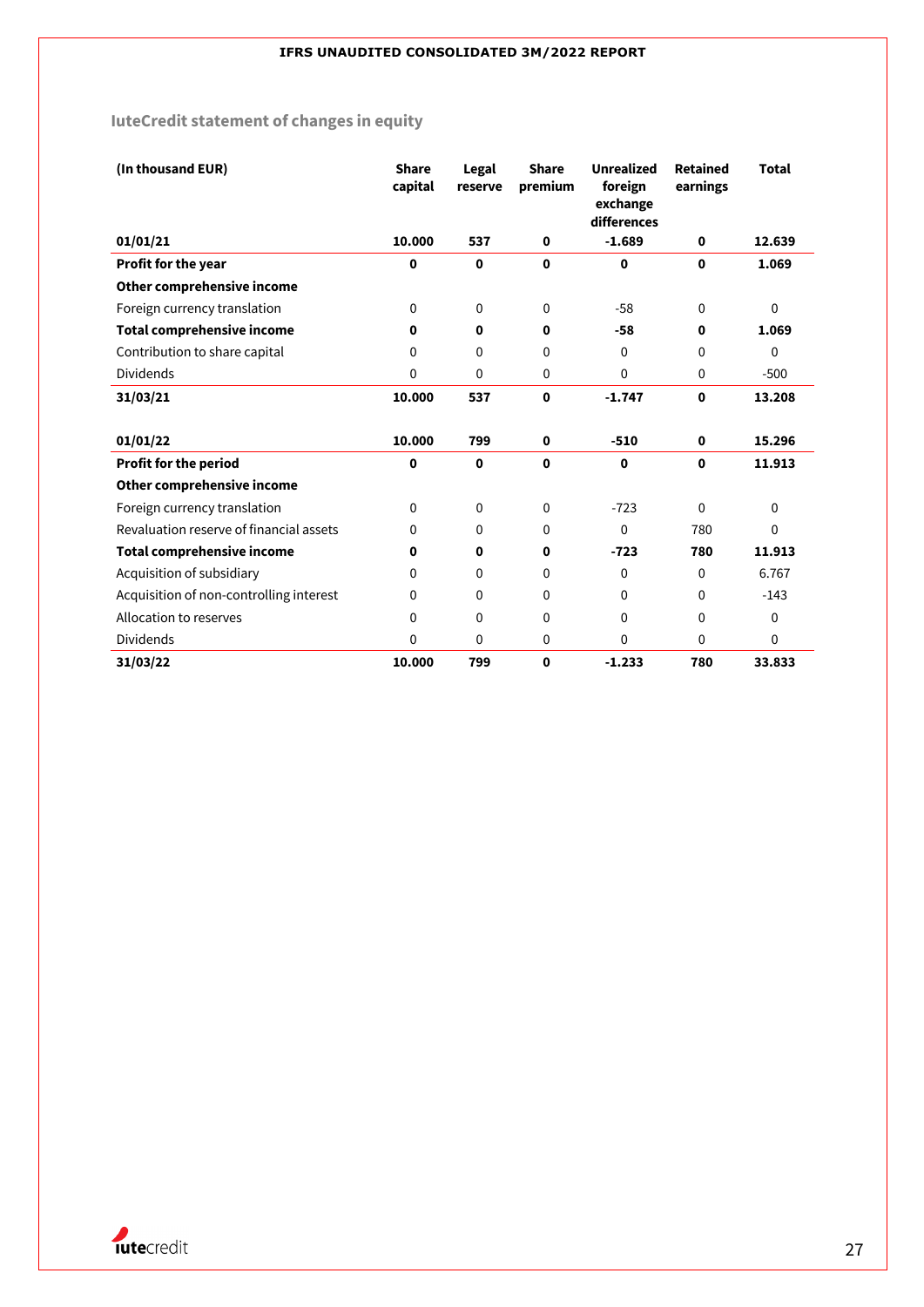## **Additional consolidated key performance indicators**

| <b>Profitability</b>                                             | 3M/2022 | 3M/2021 | $\Delta$ in % |
|------------------------------------------------------------------|---------|---------|---------------|
| Return on average assets                                         | 5,2%    | 0,9%    | 4,3%          |
| Return on average equity                                         | 32,2%   | 4,9%    | 27,3%         |
| Interest income/Average interest earning assets                  | 8,0%    | 9,7%    | $-1,7%$       |
| Interest income/Average gross loan portfolio                     | 10,7%   | 11,3%   | $-0,6%$       |
| Interest income/Average net loan portfolio                       | 9,9%    | 13,4%   | $-3,4%$       |
| Interest expense/Interest income                                 | 28,5%   | 30,0%   | $-1,5%$       |
| Cost of funds                                                    | 2,3%    | 3,3%    | $-1,0%$       |
| Cost of interest-bearing liabilities                             | 2,4%    | 3,5%    | $-1,1%$       |
| Net interest margin                                              | 9,4%    | 10,0%   | $-0,6%$       |
| Net effective annualized yield                                   | 12,0%   | 14,2%   | $-2,2%$       |
| Net impairment/interest income                                   | 23,2%   | 38,1%   | $-15,0%$      |
| Net fee and commission income/Total operating income             | 95,9%   | 93,9%   | 2,0%          |
| Earnings before taxes/Average total assets                       | 5,3%    | 0,9%    | 4,4%          |
| <b>Efficiency</b>                                                | 3M/2022 | 3M/2021 | $\Delta$ in % |
| Total assets/Employee (in thousand EUR)                          | 361     | 382     | $-5,6%$       |
| Total operating income/Employee (in thousand EUR)                | 22      | 34      | $-34,8%$      |
| Cost/Income ratio                                                | 45,2%   | 38,5%   | 6,7%          |
| Total recurring operating costs/Average total assets             | 0,5%    | 0,7%    | $-0,1%$       |
| Total operating income/ Average total assets                     | 7,9%    | 11,8%   | $-3,9%$       |
| Personnel costs/Total recurring operating costs                  | 275,7%  | 298,1%  | $-22,4%$      |
| Personnel costs/Total operating income                           | 18,8%   | 16,7%   | 2,1%          |
| Net operating income/Total operating income                      | 56,1%   | 47,7%   | 8,4%          |
| Net income (Loss)/Total operating income                         | 66,1%   | 7,7%    | 58,4%         |
| Profit before tax (Loss)/Interest income                         | 78,9%   | 10,2%   | 68,6%         |
| Liquidity                                                        | 3M/2022 | 3M/2021 | $\Delta$ in % |
| Net loan receivables/Total assets                                | 52,1%   | 63,2%   | $-11,0%$      |
| Average net loan receivables/Average total assets                | 67,8%   | 68,0%   | $-0,2%$       |
| Net loan receivables/Total liabilities                           | 62,6%   | 74,6%   | $-12,0%$      |
| Interest earning assets/Total assets                             | 65,8%   | 66,2%   | $-0,5%$       |
| Average interest earning assets/Average total assets             | 65,9%   | 87,1%   | $-21,1%$      |
| Liquid assets/Total assets                                       | 40,3%   | 29,4%   | 10,9%         |
| Liquid assets/Total liabilities                                  | 48,4%   | 34,8%   | 13,7%         |
| Total deposits/Total assets                                      | 14,5%   | 0,1%    | 14,4%         |
| Total deposits/Total liabilities                                 | 17,4%   | 0,1%    | 17,3%         |
| Total deposits/Shareholders' equity                              | 86,6%   | 0,8%    | 85,8%         |
| Tangible common equity/Tangible assets                           | 14,8%   | 12,2%   | 2,6%          |
| Tangible common equity/Net receivables                           | 27,8%   | 18,6%   | 9,1%          |
| Net Loan Receivables/Equity (times)                              | 3,1     | 4,1     | $-24,5%$      |
| <b>Asset quality</b>                                             | 3M/2022 | 3M/2021 | $\Delta$ in % |
| Loan loss reserve/Gross receivables from client                  | 10,0%   | 12,5%   | $-2,5%$       |
| Average loan loss reserve/Average gross receivables from clients | 11,0%   | 14,3%   | $-3,3%$       |
| Cost of risk                                                     | 10,8%   | 15,2%   | $-4,4%$       |
| Gross NPL ratio                                                  | 15,7%   | 18,1%   | $-2,4%$       |
| Impairment coverage ratio                                        | 63,6%   | 69,0%   | $-5,4%$       |
| <b>Selected operating data</b>                                   | 3M/2022 | 3M/2021 | $\Delta$ in % |
| Number of employees (adjusted to full-time)                      | 1.007   | 408     | 146,8%        |
| Average monthly gross salary in group (in EUR)                   | 283     | 402     | $-29,6%$      |

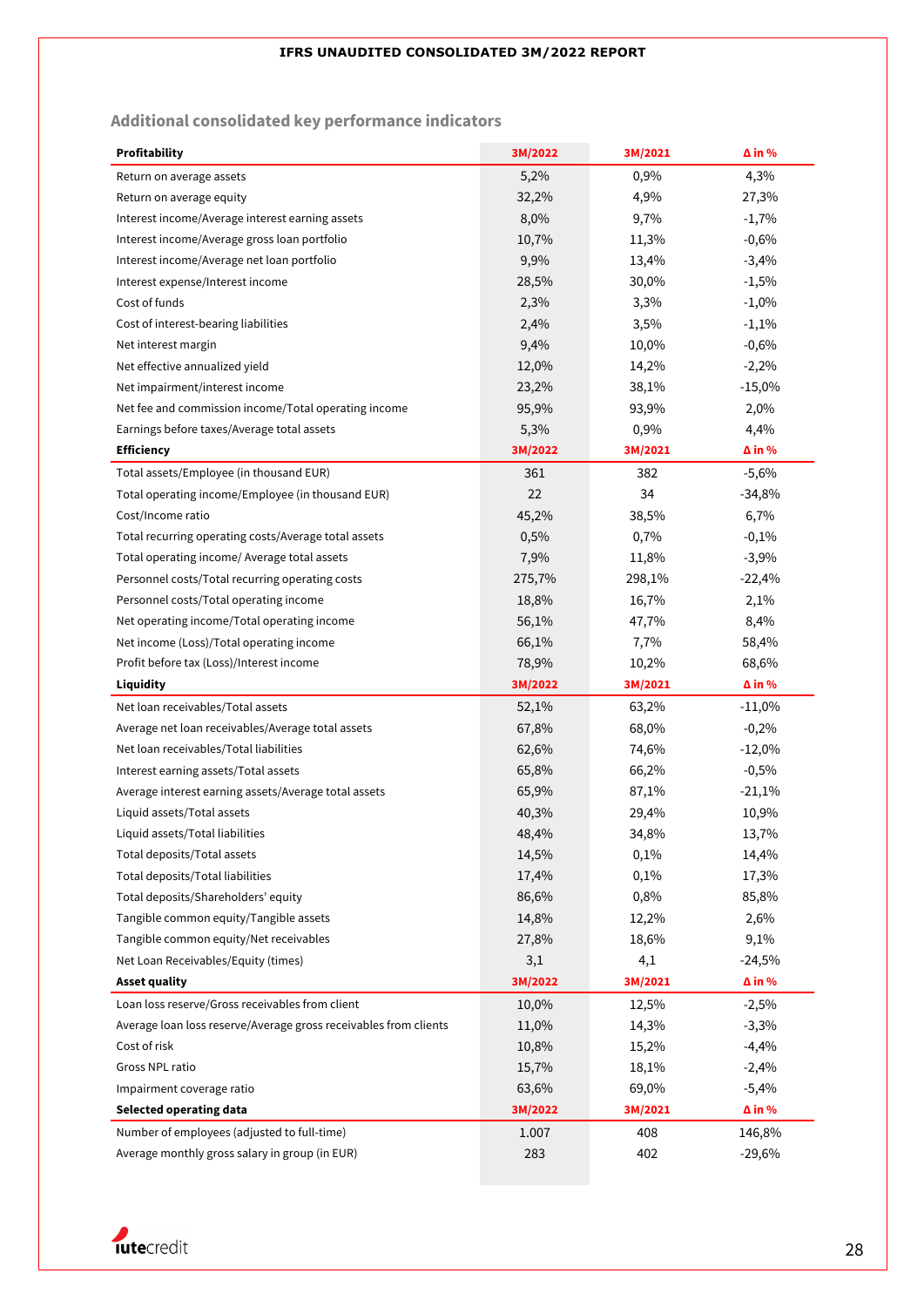## **DEFINITIONS**

**EBITDA** – EBITDA means for the reporting period prior the calculation date, the consolidated net earnings of the Borrower prepared in accordance with the IFRS before any provision on account of taxation, depreciation and amortization, any interest, commissions, discounts and other fees incurred in respect of any financial debt or any interest earned on debts

**Adjusted EBITDA** – A non-IFRS measure that represents EBITDA (profit for the period plus tax, plus interest expense, plus depreciation and amortization) adjusted for income/loss from discontinued operations, non-cash gains and losses attributable to movement in the mark-to-market valuation of hedging obligations under IFRS, goodwill write-offs and certain other one-off or non-cash items

**Adjusted interest coverage** – Adjusted EBITDA/interest expense

**Cost of risk** – Annualized net impairment charges/average gross loan portfolio (total gross loan portfolio as of the start and end of each period divided by two)

**Cost/income ratio** – Operating costs/operating income

**Equity/assets ratio** – Total equity/total assets

**Equity/net loan portfolio** – Total equity/net customer receivables (including accrued interest)

**Gross NPL ratio** – Non-performing loan portfolio (including accrued interest) with a delay of over 50 days/gross loan portfolio (including accrued interest)

**Gross loan portfolio** – Total amount receivable from customers, including principal and accrued interest, after deduction of deferred income

**Impairment coverage ratio –** Total impairment/gross NPL (+50 days overdue)

**Intangible assets** – Intangible IT assets (software and developments costs)

**Interest and similar income** – Generated from our customer loan portfolio

Loss given default - Loss on non-performing loan portfolio (i.e., 1 - recovery rate) based on recoveries during the appropriate time window for the specific product, reduced by costs of collection, discounted at the weighted average effective interest rate

**Net effective annualized yield** – Annualized interest income (excluding penalties)/average net loan principal

**Net impairment to interest income ratio** – Net impairment charges on loans and receivables/interest income

**Net interest margin** – Annualized net interest income/average gross loan principal (total gross loan principal as of the start and end of each period divided by two)

**Net loan portfolio** – Gross loan portfolio (including accrued interest) less impairment provisions

**Non-performing loans** (NPLs) – Loan principal or receivables (as applicable) that are over 50 days past due

**Overall provision coverage** – Allowance account for provisions/non-performing receivables

**Profit before tax margin** – Profit before tax/interest income

**Performing customers** – Online lending customers with open loans that are up to 30 days past due

**Poorly performing customers** – Online lending customers with open loans that are over 30 days and less than 50 days past due

**Return on average assets** – Annualized profit from continuing operations/average assets (total assets as of the start and end of each period divided by two)

Return on average equity - Annualized profit from continuing operations/average equity (total equity as of the start and end of each period divided by two)

**Tangible equity** – Total equity minus intangible assets

**STAGE 1** – The 12MECL is calculated as the portion of LTECLs that represent the ECLs that result from default events on a financial instrument that are possible within the 12 months after the reporting date. The Group calculates the 12MECL allowance based on the expectation of a default occurring in the 12 months following the reporting date. These expected 12-month default probabilities are applied to a forecast EAD and multiplied by the expected LGD and discounted by an approximation to the original EIR.

**STAGE 2** – When a loan has shown a significant increase in credit risk since origination, the Group records an allowance for the LTECLs. The mechanics are similar to those explained above, including the use of multiple scenarios, but PDs and LGDs are estimated over the lifetime of the instrument. The expected cash shortfalls are discounted by an approximation to the original EIR.

**STAGE 3** – For loans considered credit-impaired, the Group recognizes the lifetime expected credit losses for these loans. The method is similar for Stage 2 assets, with the PD set at 100%.